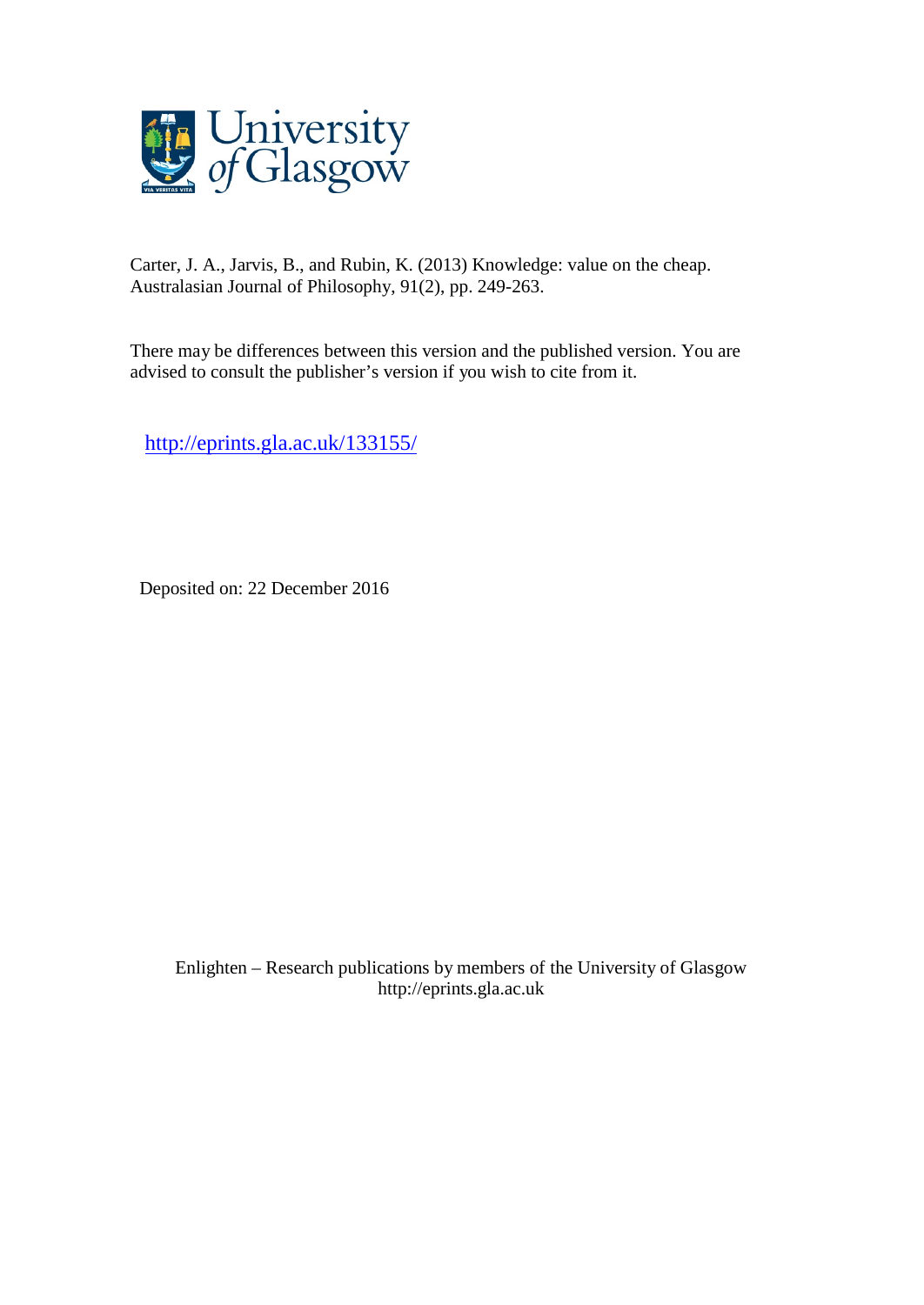# **Knowledge: Value on the Cheap** J. Adam Carter • Benjamin Jarvis • Katherine Rubin

This is a preprint of an article whose final and definitive form will be /is published in the Australasian Journal of Philosophy [2013]; the Australasian Journal of Philosophy is available online at: <http://www.tandf.co.uk/journals/>.

ABSTRACT: We argue that the so-called 'Primary' and 'Secondary' Value Problems for knowledge are more easily solved than is widely appreciated. Pritchard, for instance, has suggested that only virtue-theoretic accounts have any hopes of adequately addressing these problems. By contrast, we argue that accounts of knowledge that are sensitive to the Gettier problem are able to overcome these challenges. To first approximation, the Primary Value Problem is a problem of understanding how the property of being knowledge confers more epistemic value on a belief than the property of being true. The Secondary Value is a problem of understanding how, for instance, property of being knowledge confers more epistemic value on a belief than the property of being jointly true and justified. We argue that attending to the fact that beliefs are ongoing states reveals that there is no difficulty in appreciating how knowledge might ordinarily have more epistemic value than mere true belief or mere justified true belief. We also explore in what ways ordinary cases of knowledge might be of distinctive epistemic value. In the end, our proposal resembles the original Platonic suggestion in the *Meno* that knowledge is valuable because knowledge is somehow *tied to the good of truth*.

**Keywords**: knowledge; epistemic value; Swamping Problem; virtue epistemology

Many have been attracted to the position that justified true belief is good enough for many purposes. If I have a justified true belief about where the beer is, how to cure AIDS, or my not being a brain in a vat, who cares whether or not I have knowledge? This is why some view the Gettier industry with bemusement. [Jackson 2002: 516]

...the only way to capture our intuition that knowledge is distinctively valuable is by demonstrating that it is finally valuable. Unfortunately, we have found that the only prima facie plausible account of why knowledge might be finally valuable—that offered by robust virtue epistemology—does not stand up to closer scrutiny. [Pritchard 2009a: 15]

Truth plus a reliable source of truth cannot explain the value of knowledge. It follows that there must be a value in the cause of a true belief that is independent of reliability or truth conduciveness.... [Zagzebski 2003: 14]

# **1. Introduction**

That knowledge must be more *epistemically valuable* (henceforth '*e-valuable*') than mere

true belief is often assumed to generate an *ex ante* constraint on candidate theories of knowledge:

the conditions that a theory places on knowledge (beyond true belief) must be such that a true belief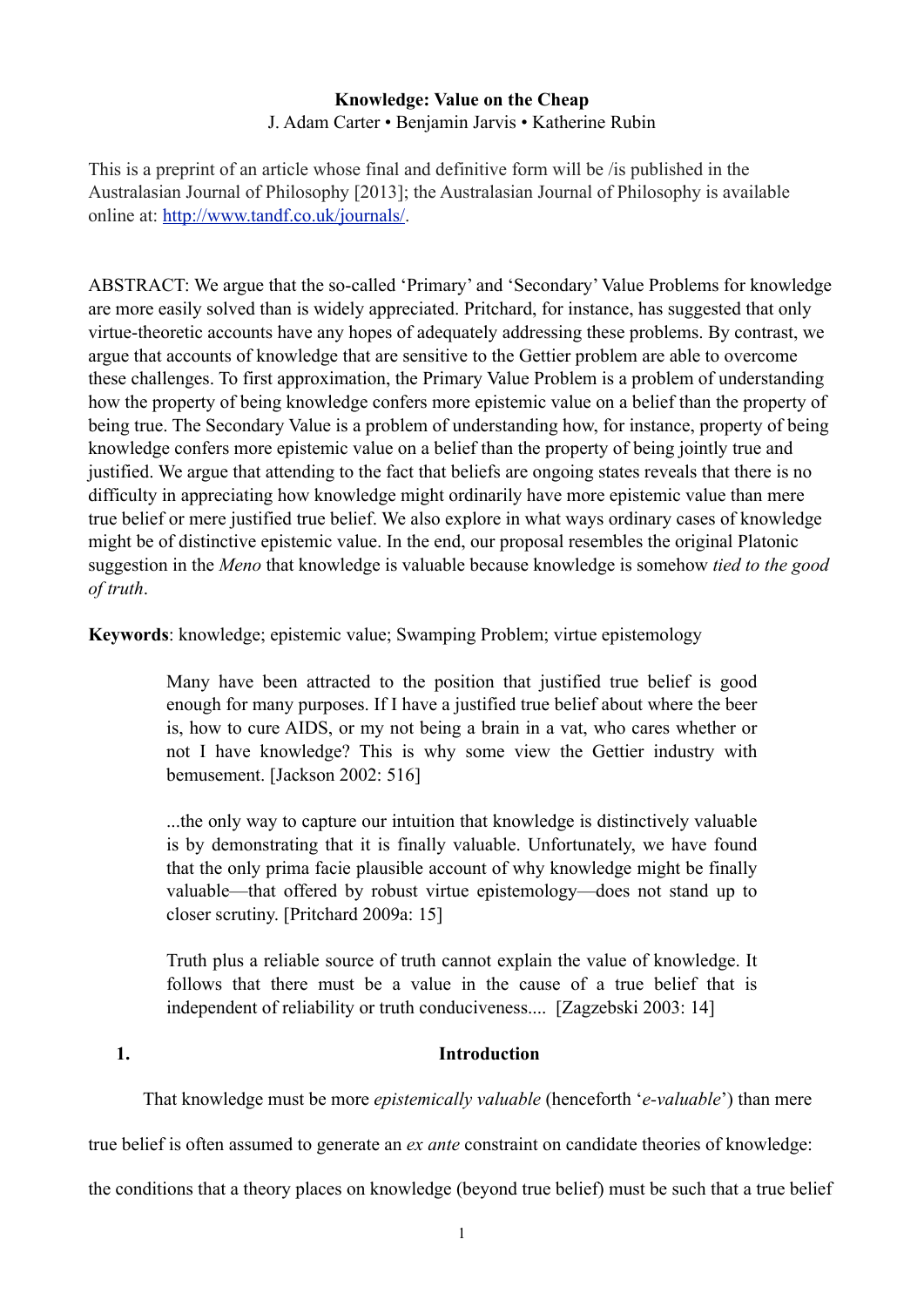that satisfies those conditions must be ordinarily more e-valuable than one that does not [Kvanvig 2003; Pritchard 2009b; Greco 2009; Kvanvig 2010].[1](#page-2-0) (*Epistemic value* is, presumably, value arising from the existence of distinctively intellectual goods as opposed to, for instance, the presence of pleasure.)[2](#page-2-1) The *Primary Value Problem* is the problem of developing a theory capable of accommodating this (plausible-seeming) constraint.<sup>[3](#page-2-2)</sup> The main obstacle to developing such a theory is generally assumed to be the *Swamping Problem*—the problem of addressing the question of how the property of knowledge could add any e-value to an already true belief.<sup>[4](#page-2-3)</sup> This challenge has been highlighted by Kvanvig [2003, 2010], Zagzebski [2003], Jones [1997], Pritchard [2009b], and Swinburne [1999].

The Primary Value Problem can be understood as a special case of a more general problem. Call a property, C, a *component* of knowledge if and only if, necessarily, a belief that is knowledge has C, but possibly, a belief that has C is not knowledge. Thus, beliefs that have component properties may fall short of knowledge, but such properties are necessary for knowledge. That knowledge must be more e-valuable than any component of knowledge seems plausible, and so a more general *ex ante* constraint arises: for any component of knowledge, C, a belief that is knowledge must ordinarily turn out to be more e-valuable than a belief that has C, but is not knowledge. Any theory capable of accommodating this constraint will obviously guarantee that knowledge is ordinarily more e-valuable than true belief, but it will also guarantee that knowledge is ordinarily more e-valuable than, for instance, justified true belief that falls short of knowledge.

<span id="page-2-0"></span><sup>&</sup>lt;sup>1</sup> *Cf.* Baehr [2009] and Ridge [2011] for recent challenges to this assumption.

<span id="page-2-1"></span><sup>&</sup>lt;sup>2</sup> For our purposes, it doesn't matter whether we can make sense of distinctively epistemic value because our main point is just that constraints driven by considerations of epistemic value, *if there are any*, are relatively easy to accommodate.

<span id="page-2-2"></span><sup>3</sup> Here, we adopt Pritchard's [2009a] terminology. This problem is sometimes referred to as the *Meno Problem*. Indeed, Kvanvig [2003] suggests that, while the *Meno* exchange concerns *pragmatic* value, the 'moral' of the exchange concerns epistemic value.

<span id="page-2-3"></span><sup>4</sup> Sometimes the Swamping Problem is identified with the Primary Value Problem*.* However, we agree with Pritchard [2009a] that the Swamping Problem is a problem of demonstrating *that it is possible* to develop a theory of knowledge such that knowledge is more valuable than mere true belief; the Primary Value Problem is a problem of actually developing such a theory.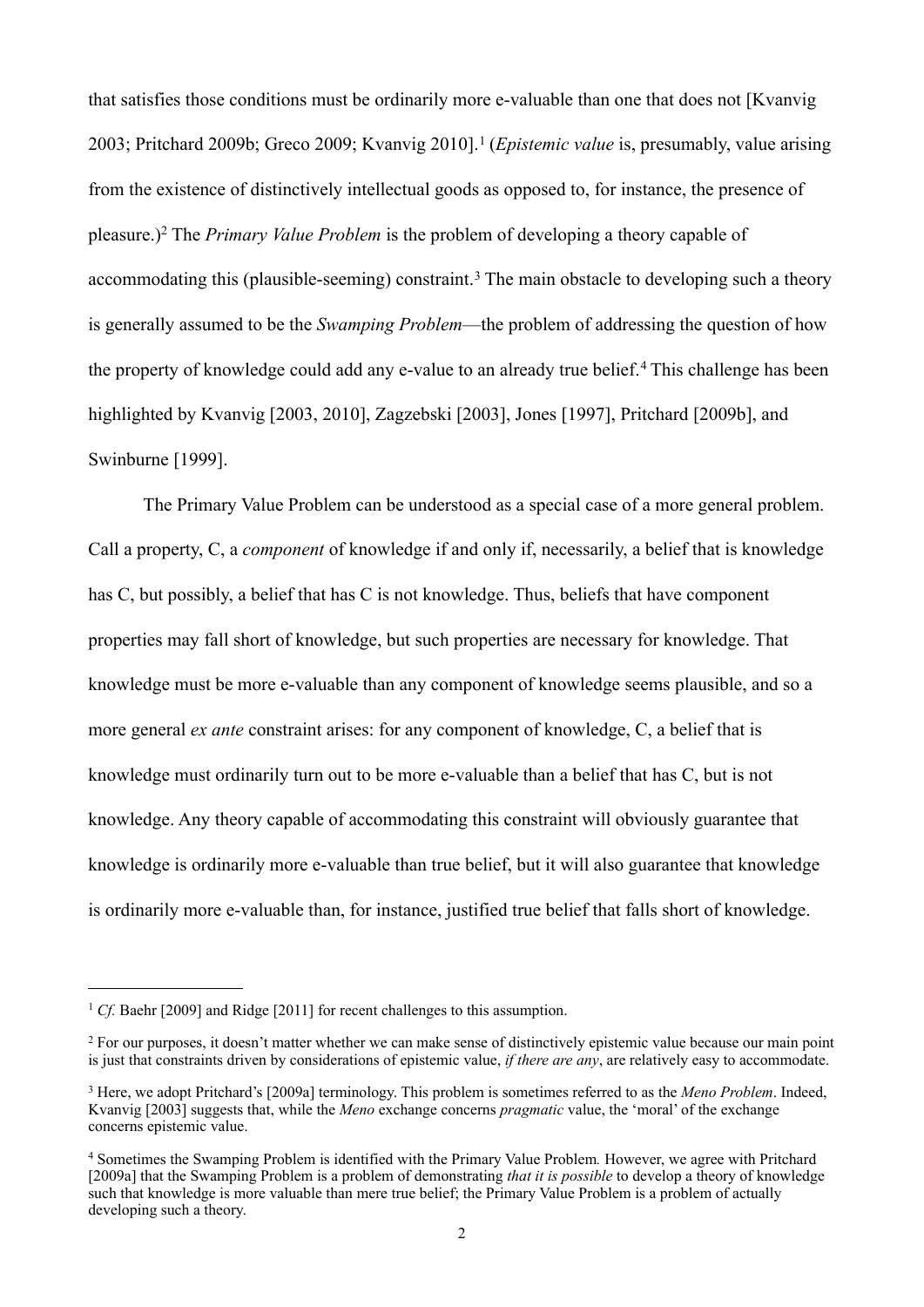Call the problem of developing a theory capable of accommodating this constraint the *Secondary Value Problem.*[5](#page-3-0)

These problems are generally articulated in terms of e-value, so our discussion of the problems will follow suit. However, analogous challenges can be levied in terms of *pragmatic value* —that is to say, value related to the more general well-being of believers.<sup>6</sup> True belief appears to have pragmatic value in certain canonical circumstances, given that acting upon true beliefs suffices for satisfying desires. One might worry that this pragmatic value leaves little room for additional value in central cases of knowledge.

For many epistemologists, the challenge of addressing these problems has seemed vexing; Kvanvig [2003], for example, is inclined to conclude that it cannot be met. Others have suggested that while these constraints can ultimately be accommodated, the class of theories with the requisite resources is restrictive—perhaps including only virtue theories on which knowledge is roughly understood as a belief that is true because of the manifestation of particular cognitive abilities. Such theorists conclude that knowledge is finally valuable because cognitive achievements—i.e., successes creditable to cognitive ability—are finally valuable and knowledge is such a cognitive achievement [Zagzebski 2003; Sosa 2007; Greco 2010].

 By contrast, we argue that, insofar as they are problems at all, these problems can be resolved straightforwardly. Moreover, we suggest that the *ex ante* constraints of the Primary and Secondary Value Problem can be met on theories of knowledge where knowledge is understood as justified true belief that meets some other (difficult or even impossible to specify) condition aimed at blocking Gettier cases (henceforth 'JTB+ theories')— a plethora of theories, if not the majority of them.

<span id="page-3-0"></span><sup>5</sup> Again, we borrow this terminology from Pritchard [2009a]. For Prichard, however, the problem is one of explaining how knowledge could be more valuable than any proper subset of its parts. We have recast the problem because we don't want to assume that knowledge is divisible into parts.

<span id="page-3-1"></span><sup>6</sup> For instance, Olsson's [2007] principal argument focuses on this analogous challenge.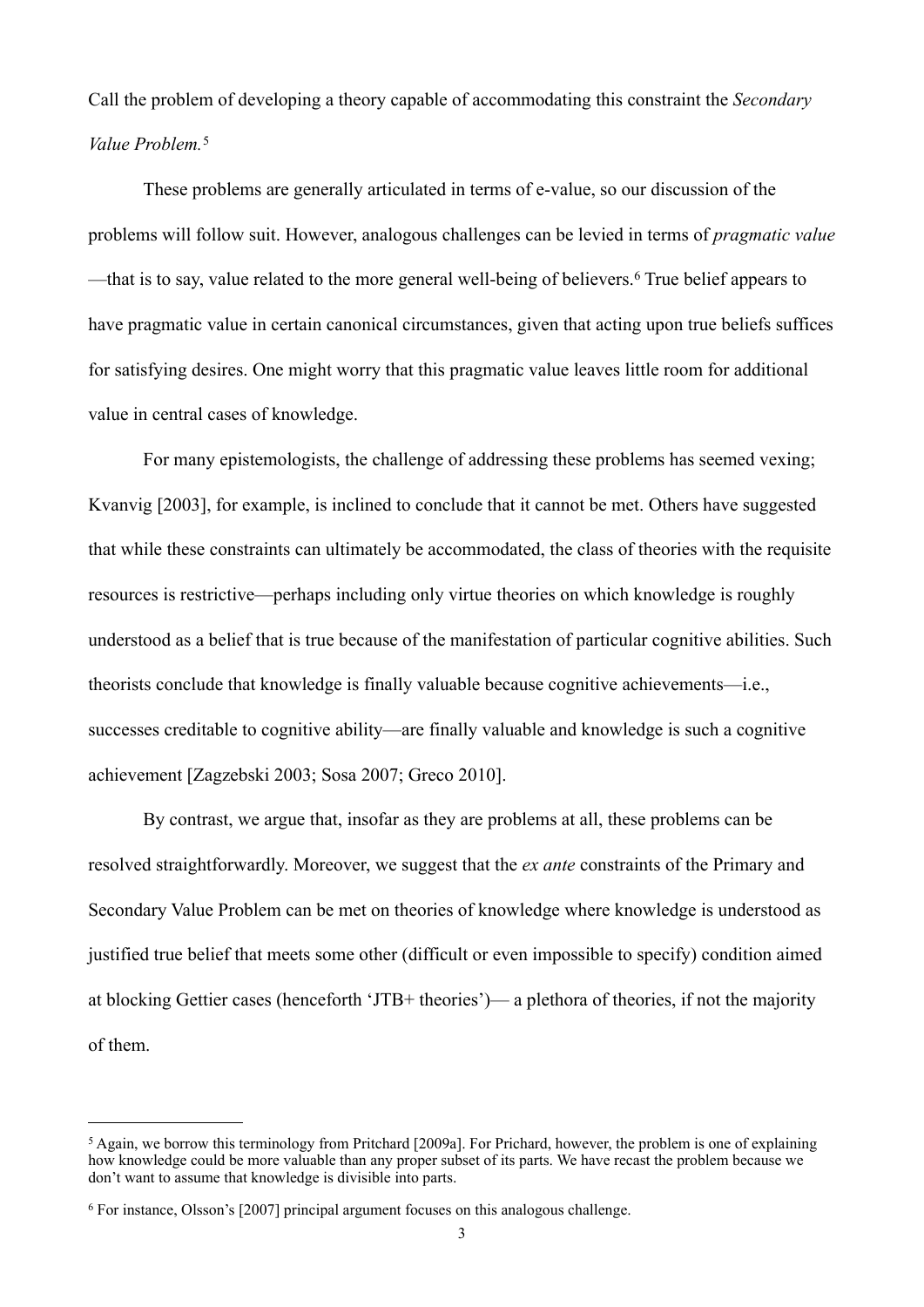In §2, we present a solution to the Swamping Problem and explain how this solution may be elaborated to develop a response to the Primary Value Problem accessible to JTB+ theorists. In §3, we expand upon the strategies advanced in §2 to address the Secondary Value Problem. In §4, we consider how our remarks bear on a further possible value problem before concluding in §5.

### **2. The Primary Value Problem**

The project of solving the Primary Value Problem would be clearly undermined if the Swamping Problem could not be overcome. For if the e-value conferred by knowledge were nothing beyond the e-value of true belief, developing a theory capable of meeting the relevant constraint would be straightforwardly impossible. In order to tackle the Primary Value Problem, then, one would have to clear the way by adequately responding to the Swamping Problem.

 The Swamping Problem is generated by the *Swamping Argument*. The Swamping Argument, as we shall characterize it, arises from three of four independently plausible premises:

(S1) Knowledge is more e-valuable than mere true belief.

(S2) Any e-value conferred on a belief merely by that belief having some nonfactive property is instrumental value relative to the further epistemic good of true rather than false belief.

(S3) If knowledge is more e-valuable than mere true belief, then there is a nonfactive component of knowledge that, in instances of knowledge, adds e-value.

(S4) If the value of a property possessed by an item is only instrumental value relative to a further good and that good is already present in that item, then it can confer no additional value. [Pritchard, 2009b]

 All these premises have intuitive appeal. The first, S1, is largely just an articulation of the *ex ante* constraint suggested by the Primary Value Problem. The second premise, S2, gives conditions under which a property is e-valuable. Clearly, there are many different kinds of value, e.g. pragmatic, aesthetic, etc. Arguably, what distinguishes *epistemic* value from value of these other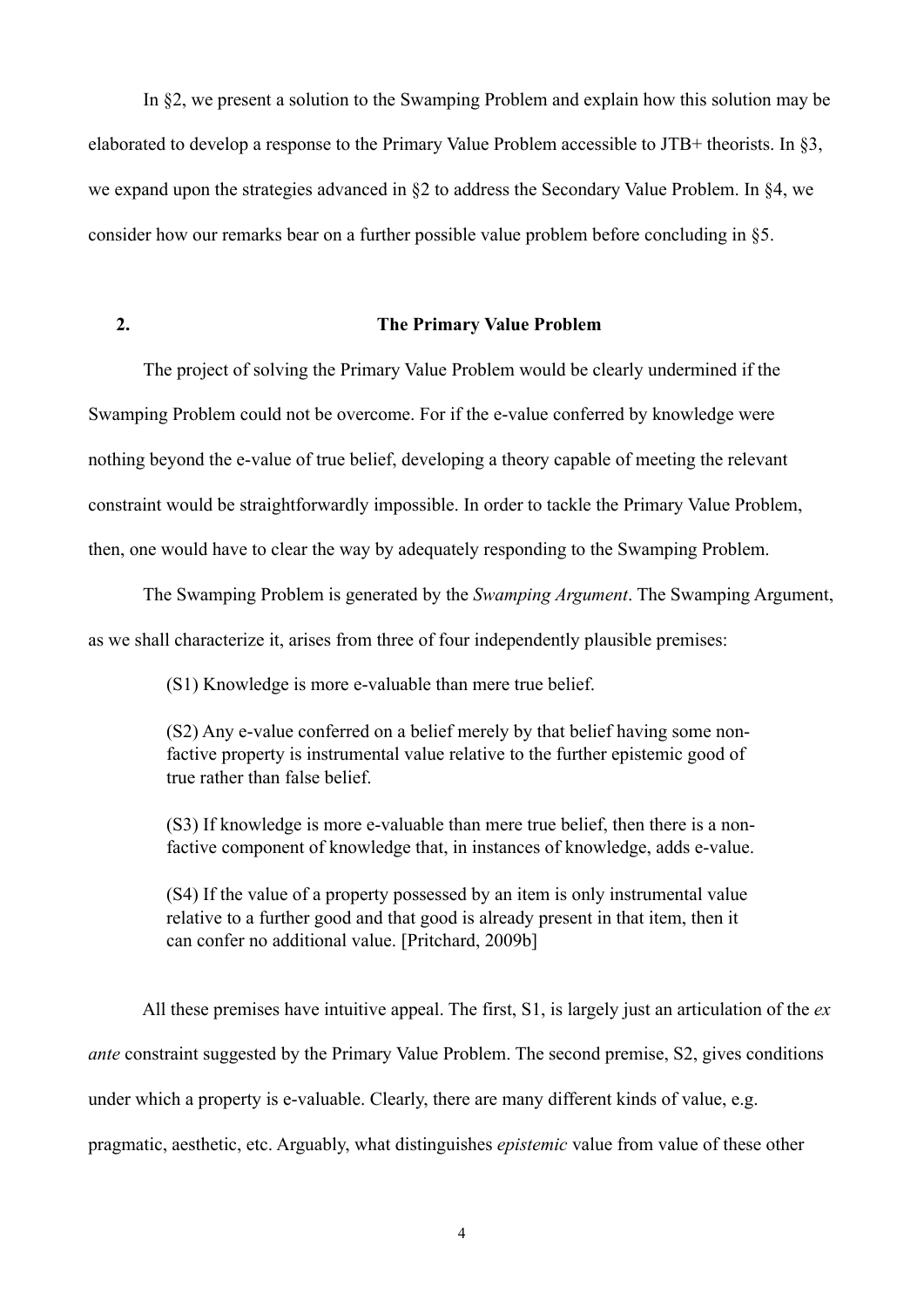sorts is some connection to the fundamental good of true rather than false belief.[7](#page-5-0) One might think it is something like S2 that explains the e-value of justification—justified beliefs are more e-valuable than (e-disvaluable) unjustified beliefs precisely because justified beliefs are *more likely to be true*, or, alternatively, *true in the default case*, whereas unjustified beliefs are *less likely to be true* and may even be *false in the default case*. S3 is an ostensible precondition for the truth of S1. Unless there is some non-factive component of knowledge that, in instances of knowledge, adds e-value, knowledge cannot be more e-valuable than mere true belief.

 The final condition, S4, we may call the *Swamping Thesis* (following Pritchard [2009b]). The Swamping Thesis is typically motivated by way of analogy. Suppose you are presented with two identical cups of coffee; both are equally large and delicious [Zagzebski 2003; Pritchard 2009b]. One has been produced by a machine that reliably outputs excellent coffee. The other is a happy fluke—produced by a machine that ordinarily brews undrinkable sludge. Insofar as you are convinced that the cups of coffee are really identical, it seems that you will have no preference for one over the other. The fact that one cup was produced by an excellent machine confers no additional value on it. Thus, the value the property of having been produced by an excellent machine confers on the coffee is 'swamped' by the value conferred by the property of being a great cup of coffee. S4 simply generalizes this kind of reasoning to value of all sorts.

Despite the individual appeal of  $S1-S4$ , they are not co-tenable. Let  $V_e$  be a function that inputs properties of a belief, and outputs the e-value contributed by those properties. Let *K* be the property of being knowledge, and *T* the property of being true. Let *C* be some arbitrary non-factive component of knowledge. We can reason as follows:

(i) *C* adds only instrumental e-value relative to the further epistemic good of true rather than false belief. (by S2)

(ii) Therefore,  $V_e(T \& C) = V_e(T)$ . (by S4)

<span id="page-5-0"></span><sup>7</sup> The suggestion that the fundamental epistemic good is *true rather than false belief* rather than merely *true belief* is not without significance. S2 encapsulates a plausible veritism whereby not only is true belief e-valuable, but false belief is e-disvaluable.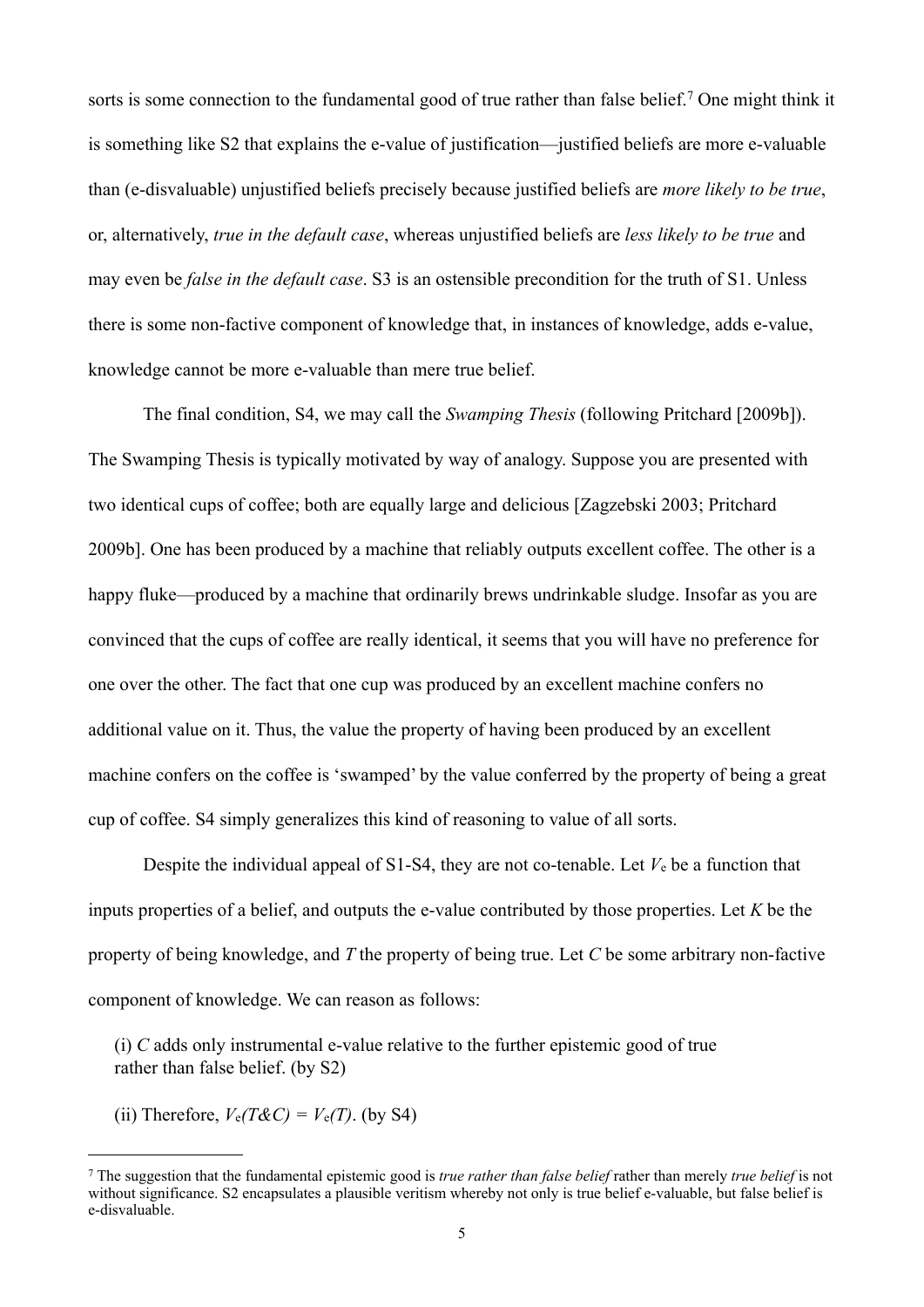(iii) Therefore, no non-factive component adds e-value in instances of *K*. (by Universal Generalization)

(iv) Therefore,  $V_e(K) = V_e(T)$  (by S3)

 The conclusion (iv) is the rejection of S1. A natural response to the Swamping Argument is to retain S1 by rejecting S2. (For instance, one might adopt the view that the fundamental good that distinguishes epistemic value is knowledge.) While there may be independent motivations to reject S2, we think that pursuing this approach is unnecessary for defending the value of knowledge because S4 is demonstrably unacceptable [Carter and Jarvis forthcoming].

 S4, as we note, is typically motivated by analogies like the coffee example discussed above. We consider a good: delicious coffee. We see that the value of the property of being produced by an excellent coffee maker is only instrumental relative to the good of delicious coffee. But then we see that once deliciousness is present in the coffee, having been produced by an excellent coffee maker confers no additional value. To understand what is wrong with S4, we may consider something else we value: having a pleasant home. Very plausibly, the value of the property of being wellmaintained is instrumental to the good of having a pleasant home. For instance, suppose Bertie's flat is exceptionally pleasant; not only is it well-maintained, but it is tastefully decorated, conveniently located, etc. Is the value of being well-maintained 'swamped' by the value of the Bertie's already pleasant flat? It seems not.

 Here is why: the project of keeping up a home is rather unlike the project of making a cup of coffee. The project of producing a cup of coffee *has a clear terminus*. The instrumental value that the property of being produced by an excellent machine confers on the coffee can only be 'swamped' *when the process is over*. To see this, imagine that you are watching a reliable coffee maker and an unreliable one brewing coffee side by side. If, during the process, you consider which machine's output you'd prefer, it seems clear that you should choose the output of the reliable machine (even granting that the *current* brews in both machines are identical). The trouble is that,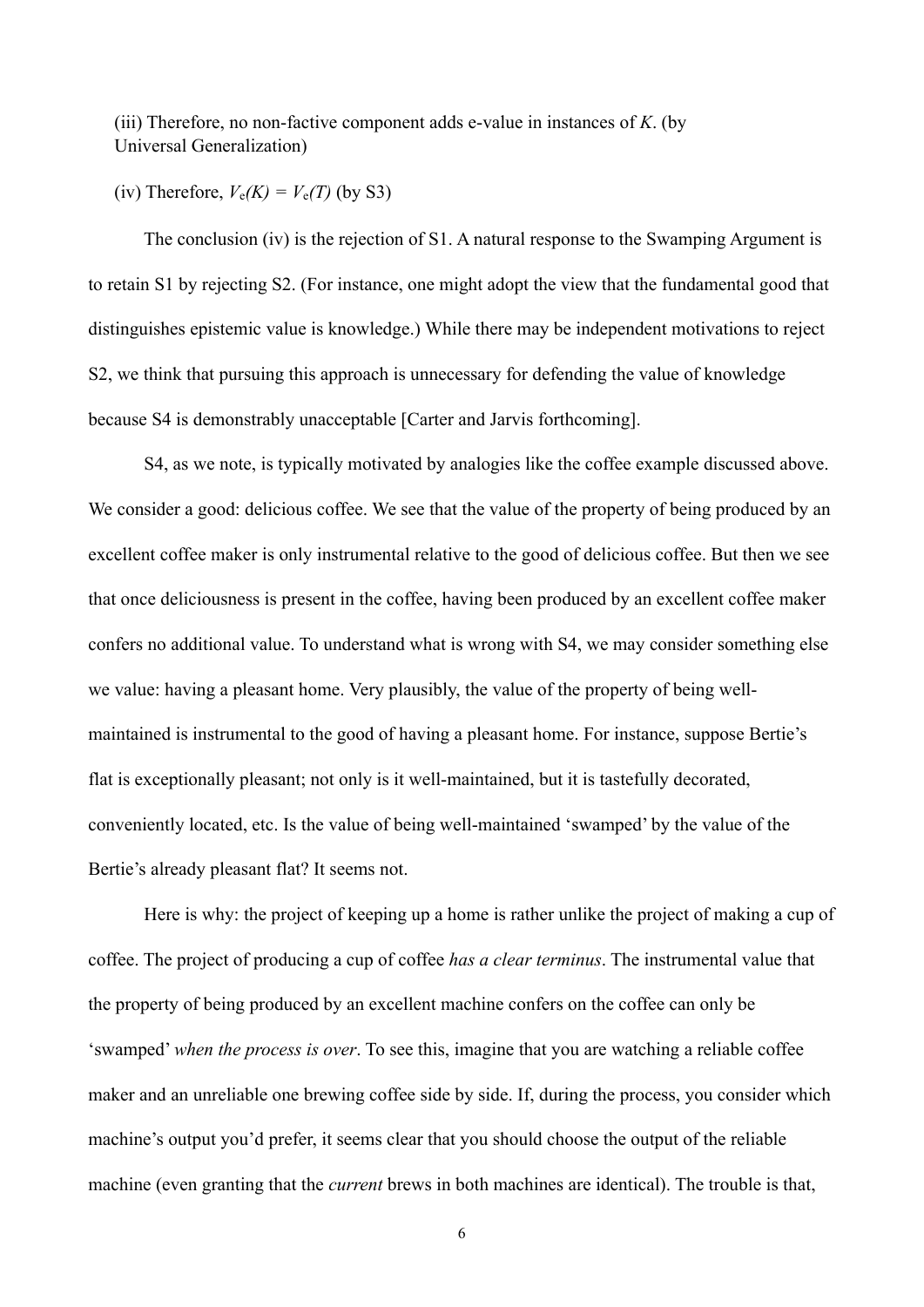so long as the coffee is brewing, the bad machine has a greater chance of ruining the mixture. So, the 'swamping' can only happen when the brewing is done.

 Of course, the project of keeping up a pleasant home *does not have a clear terminus*. Once we appreciate this, it becomes clear that the property of being well-maintained cannot be 'swamped' by the value of Bertie's already pleasant flat; for if the flat is to continue to be pleasant, *it will have to go on being well-maintained*. Thus, although the value of property of being wellmaintained is instrumental to the good of having a pleasant home, the property of being wellmaintained can continue to confer instrumental value on the home *indefinitely*. This case presents a straightforward counterexample to S4, and, thus, defuses the Swamping Argument and the Swamping Problem it generates.

 Once this resolution of the Swamping Problem comes into view, a solution to the Primary Value Problem takes shape.<sup>8</sup> By definition, JTB+ theories are committed to the thought that true beliefs that have the property of knowledge have the property of justification. The justification condition has been cashed out in a variety of ways, but, ostensibly, proponents of any account of justification would agree that (doxastically) justified beliefs are beliefs that are acquired and sustained under certain appropriate circumstances (the details of which can be filled in by the relevant theory). Plainly, the *acquisition* of a new belief is an *event with a terminus*. But beliefs themselves are ongoing *states*. [9](#page-7-1) They are not events with a clear terminus like the production of a cup of coffee [Williamson 2000: 35; Chrisman forthcoming]. Once we apprehend this, we can immediately see a route to accommodating the *ex ante* constraint posed by the Primary Value

<span id="page-7-0"></span><sup>8</sup> Olsson [2007] responds similarly to the Swamping Problem: coffee and belief are disanalogous because the latter can be 'destabilized' whereas the former cannot. We think that distinction between events and states can explain this disanalogy.

<span id="page-7-1"></span><sup>9</sup> As Mourelatos [1978] points out, dynamic events with terminuses, such as accomplishments and activities, typically have progressive forms in English. However, neither 'I am knowing p', nor 'I am believing p' is felicitous. This observation is consistent with the Vendler-Kenney scheme [Vendler 1967] of verb types. As Chrisman [forthcoming: 8] notes, the unavailability of the progressive generally sufficient for testing whether a verb phrase is 'non-dynamic'. Importantly, states are aspectually classified as (unlike what would admit of a terminus) non-dynamic. These considerations favour parting ways with the orthodoxy in the literature on epistemic value, according to which true beliefs are viewed (for the purpose of assessing epistemic value) as having some evaluable terminus.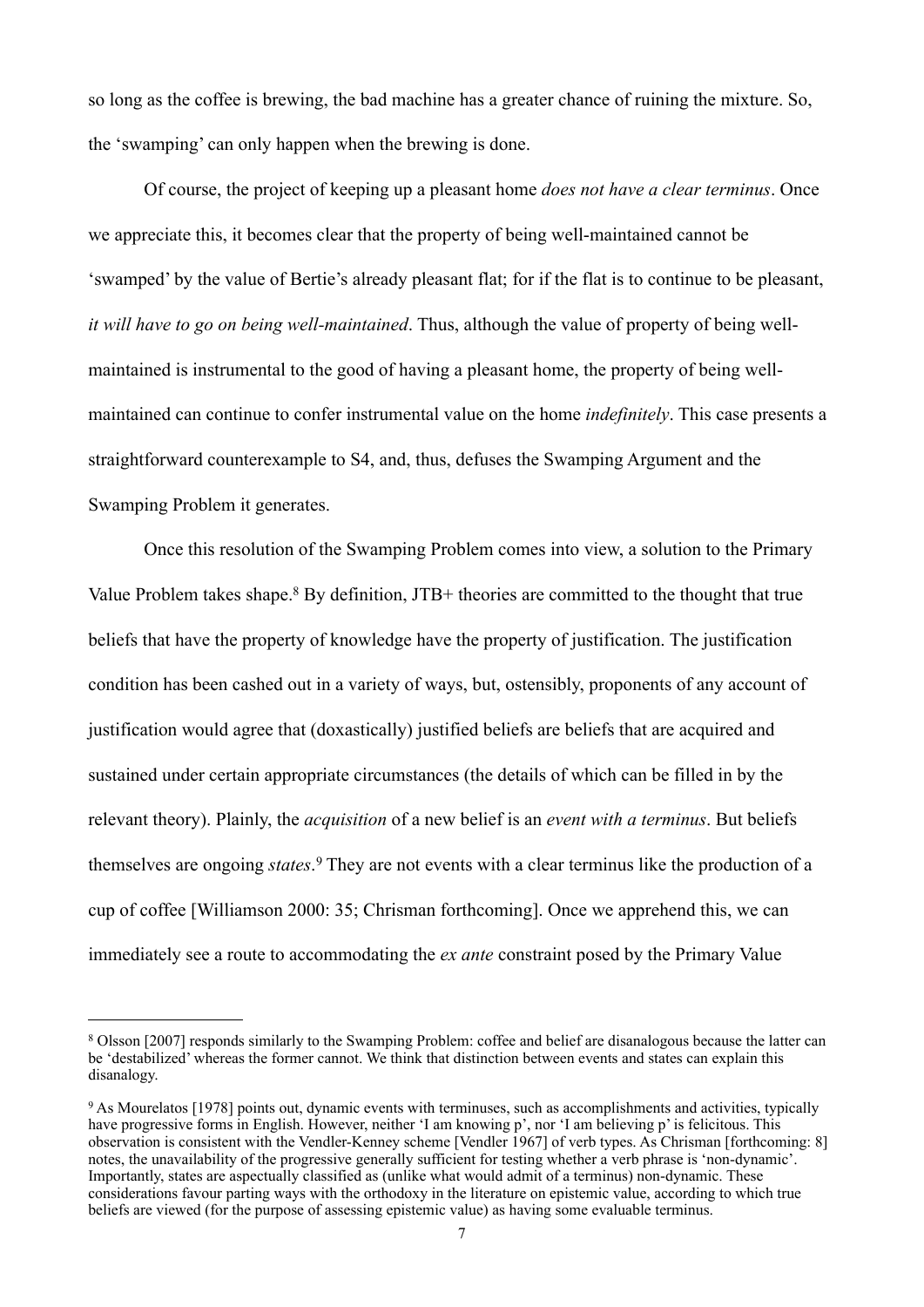Problem. For, in light of the fact that a true belief is an ongoing state, we can see that the (historical) property of having been acquired under appropriate circumstances might continue to confer instrumental e-value on a true belief *even though* the acquisition process has already reached its terminus. Consider that designing a home is also an event with a terminus. But even so, the (historical) property of having been cleverly designed clearly continues to confer instrumental value vis-à-vis having a pleasant home long after the design process has reached its terminus.

Moreover, it is critical to stress that managing beliefs, much like maintaining a house is an ongoing affair. Managing a belief continues long after the belief has been acquired; we may reflect on beliefs, and, ultimately, discard them.[10](#page-8-0) Having a justified belief, presumably, is not just a matter of having a belief that has been acquired under appropriate circumstances; it is also a matter of sustaining that belief under the right conditions. Indeed, it is natural to think that acquiring a belief under the right circumstances is important, in part, because doing so facilitates sustaining a belief that is true, just as designing a house cleverly is important, in part, because doing so facilitates sustaining a house that is pleasant.

This point is particularly salient for those who, following Leite [2004, 2010], contend that the ability to offer reasons for a belief is, in many central instances, *constitutive* of being justified in believing (for that reason). On such a proposal, justification—and any concomitant instrumental evalue—is tied to the possibility of giving reasons for one's present belief. It is not entirely implausible that, in certain instances, part of what is required to manage a belief well is having an ability to address potential challenges. If so, then properly managing a belief is plainly an ongoing affair.

However, even those who deny that the ability to offer reasons for a belief is necessary for one to remain justified in believing *p* still have good grounds to maintain both that (i) managing a justified belief well over time involves (at least in part) the ability to respond appropriately to

<span id="page-8-0"></span><sup>&</sup>lt;sup>10</sup> *Cf.* Olsson [2007] who focuses narrowly on reliabilist theories of justification.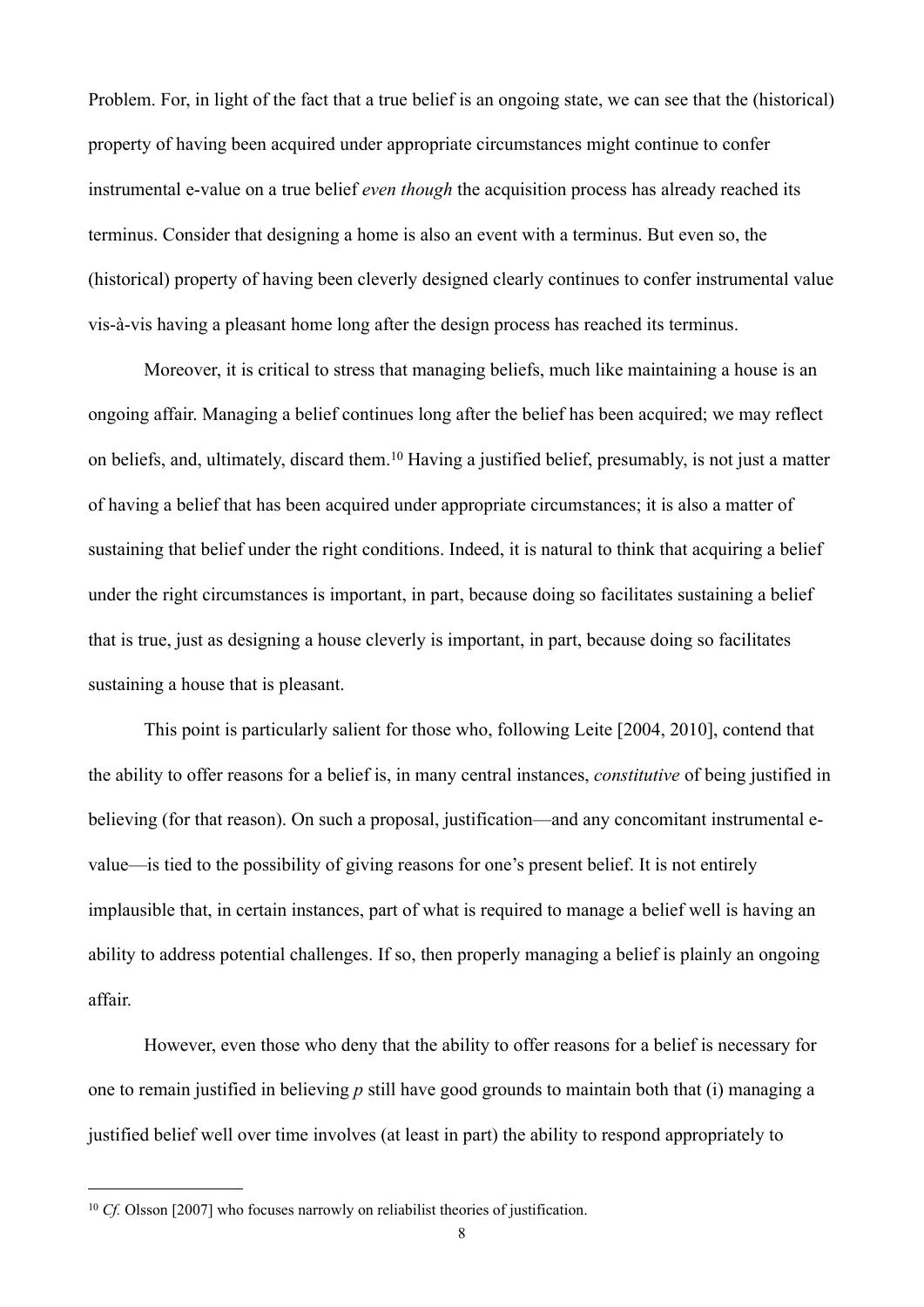potential defeaters *even if* that belief's acquiring its status as justified is largely a function of, say, satisfying externalist criteria at the time of acquisition; and (ii) responding (and having the ability to respond) appropriately to potential defeaters is not something that has to occur at the stage of *acquisition* of the belief. Rather, it typically takes place at least partly after the belief has been acquired.

In any case, it is imminently plausible that a belief's being justified over time is a matter of its being *well-managed* not only in terms of its acquisition *but also* its sustainment. Sustaining a belief *under the right conditions* also (continually) confers instrumental value on the belief just as keeping up a house (continually) confers instrumental value towards the end of having a pleasant home.

As the default, *good management* of a pre-existing belief might involve retaining and not actively reconsidering the belief—but only assuming that the default is also that beliefs are felicitously acquired so as to start out justified. In general, dogmatically sustaining a belief does *not* facilitate the end of true rather than false belief *per se*, even if the belief in question happens to be true. Sustaining beliefs at random is no better in this respect. These approaches to managing preexisting beliefs do not select for having distinctively *true* beliefs any more than an approach of acquiring just any belief would. Consequently, neither approach confers any truth-related instrumental e-value.

The *right conditions* for sustainment exclude not only (at least some) conditions in which the belief has been infelicitously acquired, but also (at least some) conditions in which acquisition was originally reasonable but would no longer be so—as when a subject discovers that her belief, if true, was Gettierized at the time of acquisition.<sup>11</sup> We propose that a belief that both was acquired felicitously and is now sustained in a way that potentially is rationally responsive to forthcoming

<span id="page-9-0"></span><sup>11</sup> In making a similar argument, Olsson [2007] focuses narrowly on conditions in which the belief has been acquired unreliably, i.e. in a way that is in at least one respect infelicitous, and this fact comes to light. However, defeaters that will destabilize the belief (assuming the subject is rational) need not reveal that the belief was acquired in a generally unreliable way.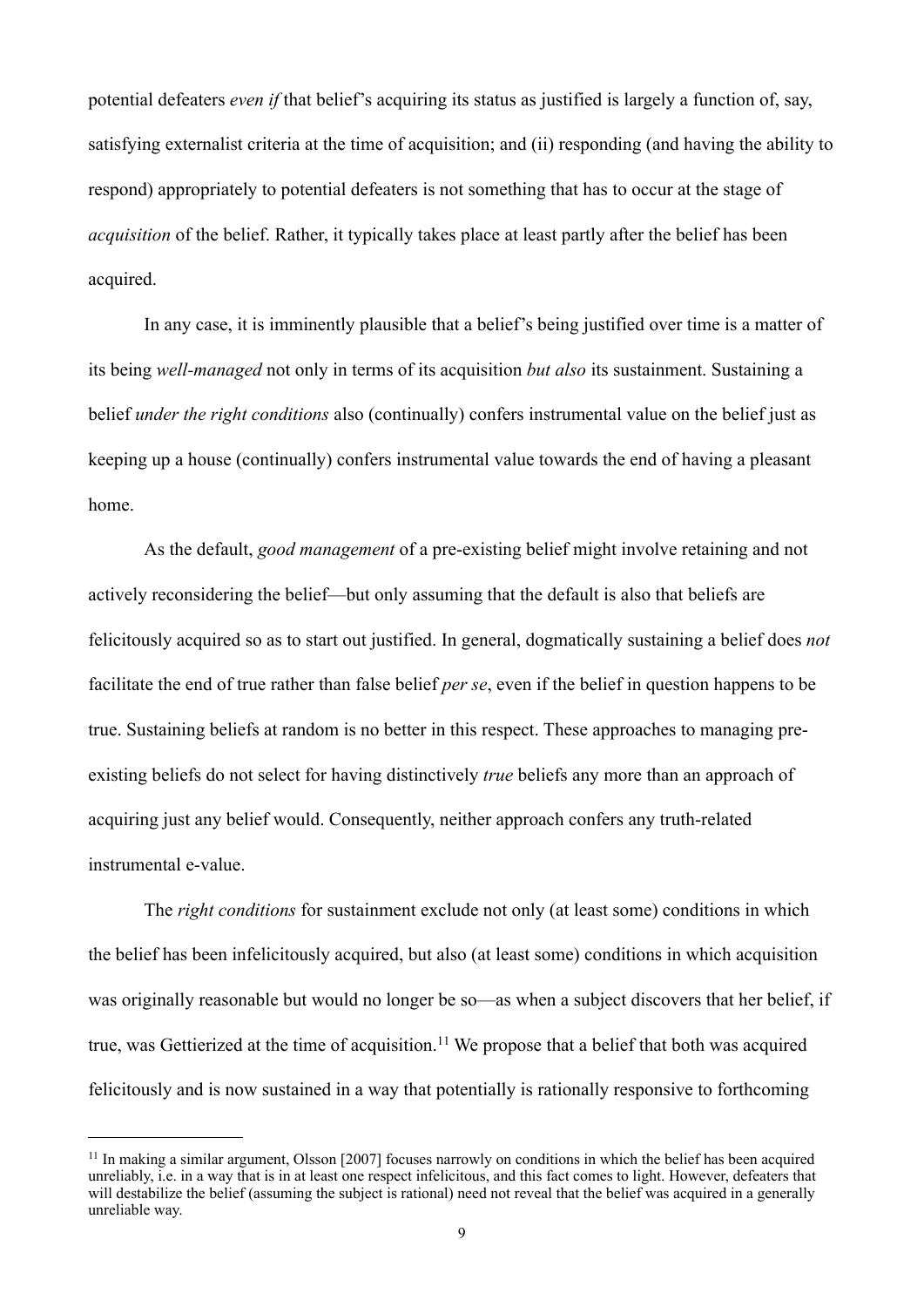defeaters is a canonical instance of an instrumentally e-valuable belief. This belief is *presently* selected for being true rather than false *even if* this present selection is largely parasitic on the belief's having been selected for being true rather than false during its acquisition. This belief is also very plausibly a canonical instance of a well-managed—and therefore, *justified*—belief, suggesting that being justified necessarily gives rise to instrumental e-value.<sup>[12](#page-10-0)</sup>

 It is imperative also to emphasize that being 'well-managed' could be understood in a myriad of ways. Along with admitting of a virtue-theoretic reading, it could also be understood 'mechanistically' as simply being acquired and sustained under causal influences that, when the world cooperates, result in truth. To see why, it is useful to return to our home analogy. The fact that Bertie's flat is well-maintained (in the relevant sense) may not be clearly attributable to Bertie's abilities. We might imagine that Bertie is utterly incompetent in such matters. The fact that his flat is well-maintained may be entirely the result of the efforts of his far more competent valet, Jeeves. And, although it is surely not the case with Jeeves, it is possible for a valet to maintain a flat well, but not for that reason; a valet might maintain a flat well because good maintenance is incidental to some other pursuit. Finally, even the fact that Bertie has in his employ a valet that properly maintains his flat need not be due to some special skill Bertie possesses; we might imagine that Bertie engaged the services of Jeeves in a drunken stupor. These possibilities illustrate that being well-maintained in the relevant sense need not have any implications about whether the flat is maintained responsibly or even in such a way that someone deserves credit for success. The same could be said for the good management of beliefs. What matters is simply that a good result is regularly delivered (whatever the explanation). Consequently, the claim that justified beliefs are well-managed beliefs cannot be especially controversial.

<span id="page-10-0"></span><sup>&</sup>lt;sup>12</sup> Note that the kinds of ancillary contingent assumptions that Olsson [2007] makes in constructing his narrower argument for the value of justification understood as reliability can be dispensed with, assuming that one adopts a more plausible version of veritism that acknowledges the disvalue of false belief. See footnote 7. This point is significant as it shows that the links between justification and e-value are necessary rather than contingent.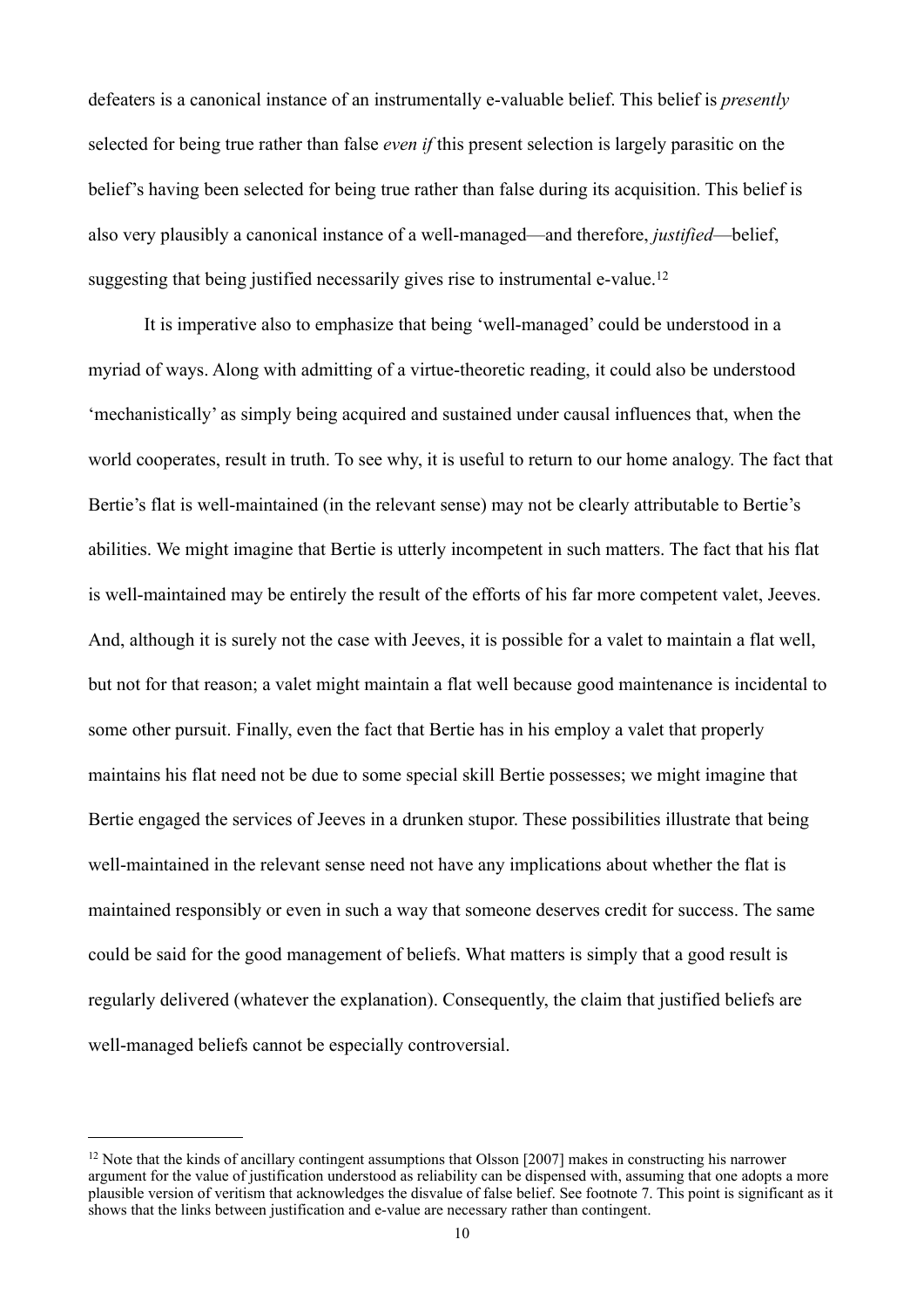In any case, once we observe that true beliefs are ongoing states, it seems overwhelmingly plausible that good management (in terms of its acquisition and sustainment) can confer instrumental e-value on a true belief *indefinitely.* Of course, if the property of knowledge confers the instrumental e-value of the property of being well-managed on a true belief (because it confers the instrumental e-value of the property of being justified on a true belief), then, *ipso facto,* the property of knowledge will confer instrumental e-value on that true belief *indefinitely*.

 Accordingly, it seems palpable that JTB+ theories offer the resources to accommodate the *ex ante* constraint that a true belief that satisfies the conditions of knowledge must be more e-valuable than a true belief that does not. So much for the Primary Value Problem.

## **3. The Secondary Value Problem**

 While the previous section may provide a satisfactory resolution to the Primary Value Problem, it may increase anxiety about the possibility of surmounting the Secondary Value Problem. Recall, the Secondary Value Problem is a problem of developing a theory of knowledge which accommodates the constraint that for any component of knowledge, C, a belief that is knowledge must ordinarily turn out to be more e-valuable than a belief that merely has C; it is a problem of developing a theory of knowledge on which the e-value of knowledge does not regularly collapse into the e-value of any component of knowledge.

 Above, we argue that since true beliefs are ongoing *states*, the Primary Value Problem can be overcome. This is because true beliefs that have the property of knowledge also have the property of being justified, and the latter implies that the beliefs are well-managed in terms of their acquisition and sustainment. And it is easy to see how *this* latter property can continue to confer instrumental e-value on an ongoing true belief state. However, if knowledge confers more e-value on a belief than truth does because knowledge involves justification, then one might (reasonably) wonder whether the e-value of knowledge collapses into the e-value of *justified true belief*. To put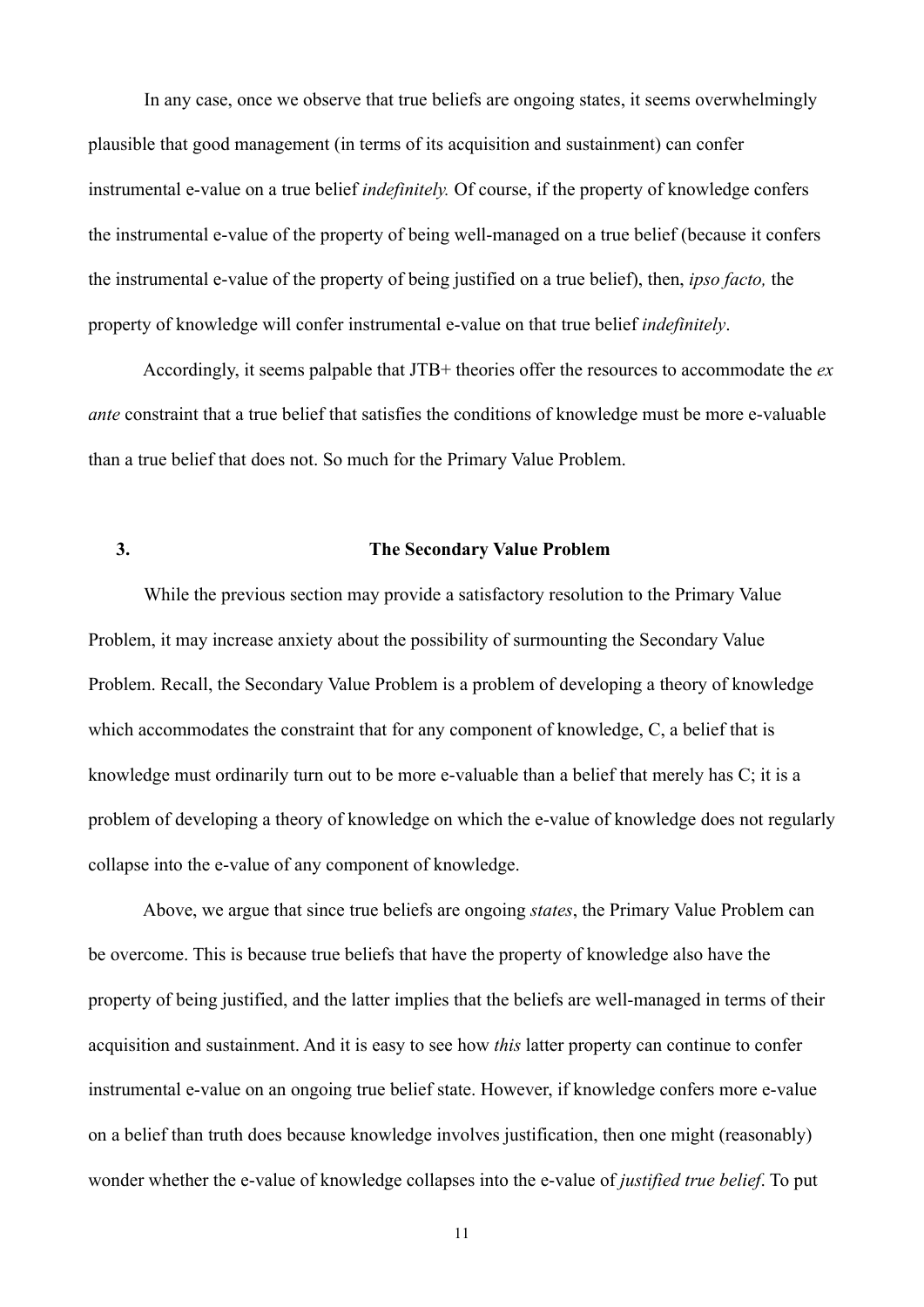the point differently: if what we have said thus far is right, it is easy to see that satisfying both the 'J' and the 'T' conditions of a JTB+ theory of knowledge could continually add e-value to an ongoing belief, but it might be difficult to see what value satisfying the '+' condition could be adding. We contend that, despite any initial appearances to the contrary, it *does* add something.

 To understand what kind of value could be added, consider (again) the good of having a pleasant home. What kinds of properties are instrumental to this good? We've already seen one kind of property is that of being well-maintained. Other examples spring to mind. Properties, like being cleverly designed, being tastefully decorated, being conveniently located, etc. are also instrumental. A notable feature of these properties is that a home comes to have them through the *causal influence of home designers, constructors, and dwellers*—or, more precisely, *the causal influence of the psychological mechanisms of home designers, builders, and dwellers at a personal or subpersonal level* (whether or not they reflect any kind of agency). Let's call properties that arise from such causes *ψ-properties*.

 Now we might ask: if a home comes to have *all* the possible ψ-properties instrumental to the good of being pleasant, *will it be pleasant?* Not always. Bertie's assiduously maintained, swanky Art Deco flat located in the most fashionable district of London could clearly be ravaged by a fluke hurricane. His tastefully decorated lounge would surely not be pleasant under several feet of water. This observation leads naturally to the conclusion that there are properties instrumental to the good of a pleasant home besides ψ-properties. These are properties of happy circumstance. To summarize, there are *two distinct kinds* of properties instrumental to the good of a pleasant house. There are *w*-properties. But, there are also properties that are the result of ambient causes.

 It is worth emphasizing that the conferral of instrumental value on a home—both by ψproperties *and* by properties that result from ambient factors—results from an important sense in which these two kinds of properties *complement* one another to secure the good in canonical cases. Insofar as we can anticipate ambient factors that may come to bear on a home, we adjust our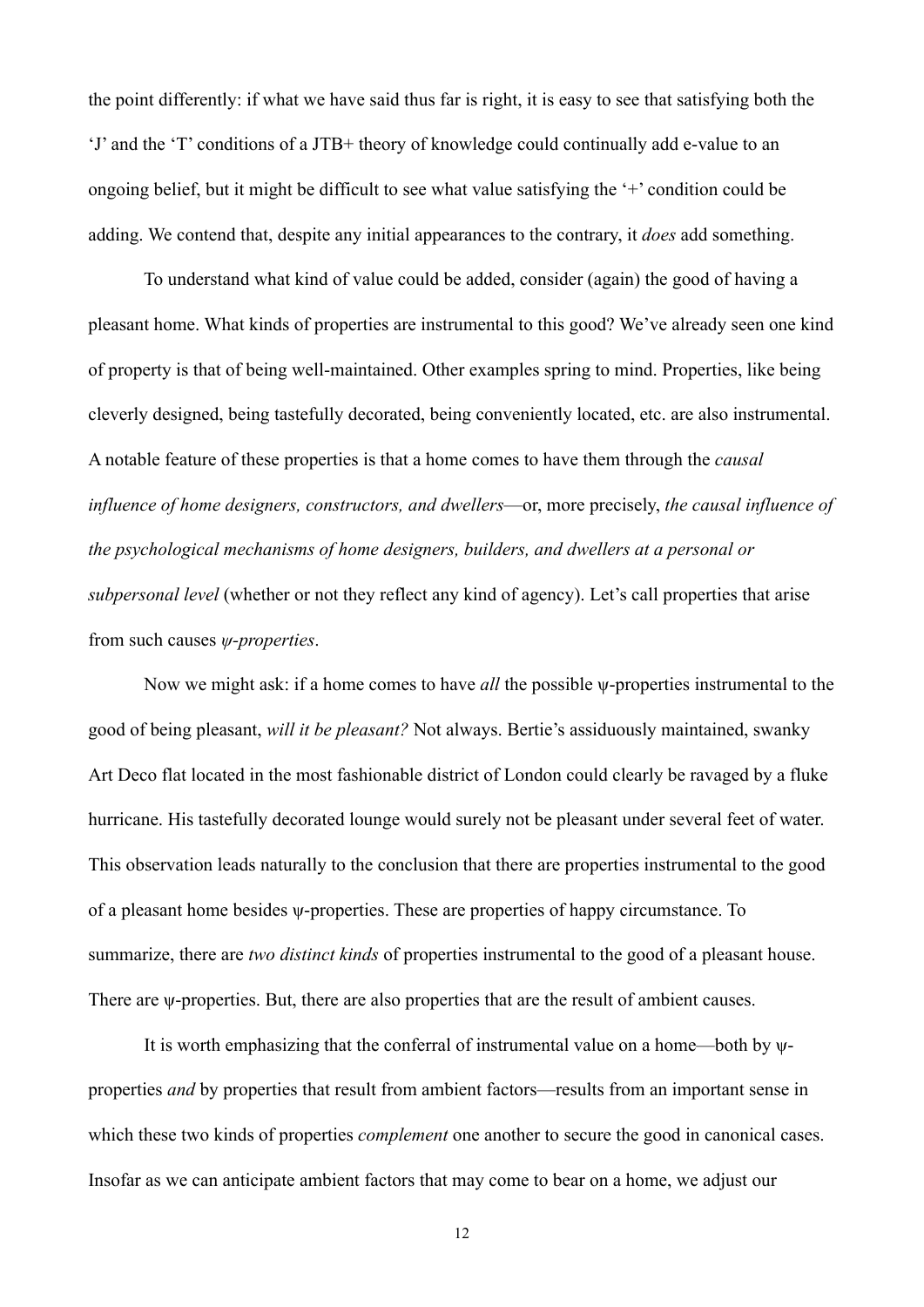methods of designing and maintaining that home to ensure that it will be pleasant when these factors come to bear. The methods that are effective in creating a pleasant home in California, where earthquakes are common, are different from those that are effective in creating a pleasant home in Colorado, where heavy snowfall is frequent. Thus, *good* methods in design, construction, and maintenance appear to be methods that are effective in securing the good of having a pleasant home in whatever kinds of circumstances can be taken as the default in the present case. Distinctively *happy* circumstances are, similarly, whatever circumstances facilitate securing the good of having a pleasant home when good methods in design, construction, and maintenance are undertaken. If these methods anticipate heavy snowfall, then heavy snowfall need not be especially unhappy. But, if they do not anticipate heavy snowfall—because it is exceptional—then, heavy snowfall may confer considerable instrumental *disvalue*.

 We have already observed that, because a pleasant house is an ongoing state, ψ-properties can continue contributing instrumental value on an already pleasant home *indefinitely.* Now we must consider: can ambient factors likewise continue contributing instrumental value on an already pleasant home? It seems so. For, obviously, if the home is to go on being pleasant it will have to go on not being flooded by fluke hurricanes, etc. It seems equally clear that a (historical) property like having been built in weather conditions that facilitate construction (i.e., having been built in conditions where no precipitation occurred until after the structure was weathertight) —which, because of the unpredictability of weather patterns, could only partly be due to the causal influence of home builders—will continue to confer value on a home that is already pleasant. Clearly, a home that is constructed well will be less likely to develop problems going forward. Thus, to the extent that good weather contributes to good construction, it will have instrumental value indefinitely. The point is that a home can only remain pleasant *as long as ambient factors have cooperated with the causal influences of the persons behind design, construction, and maintenance, and, moreover, continue to do so*.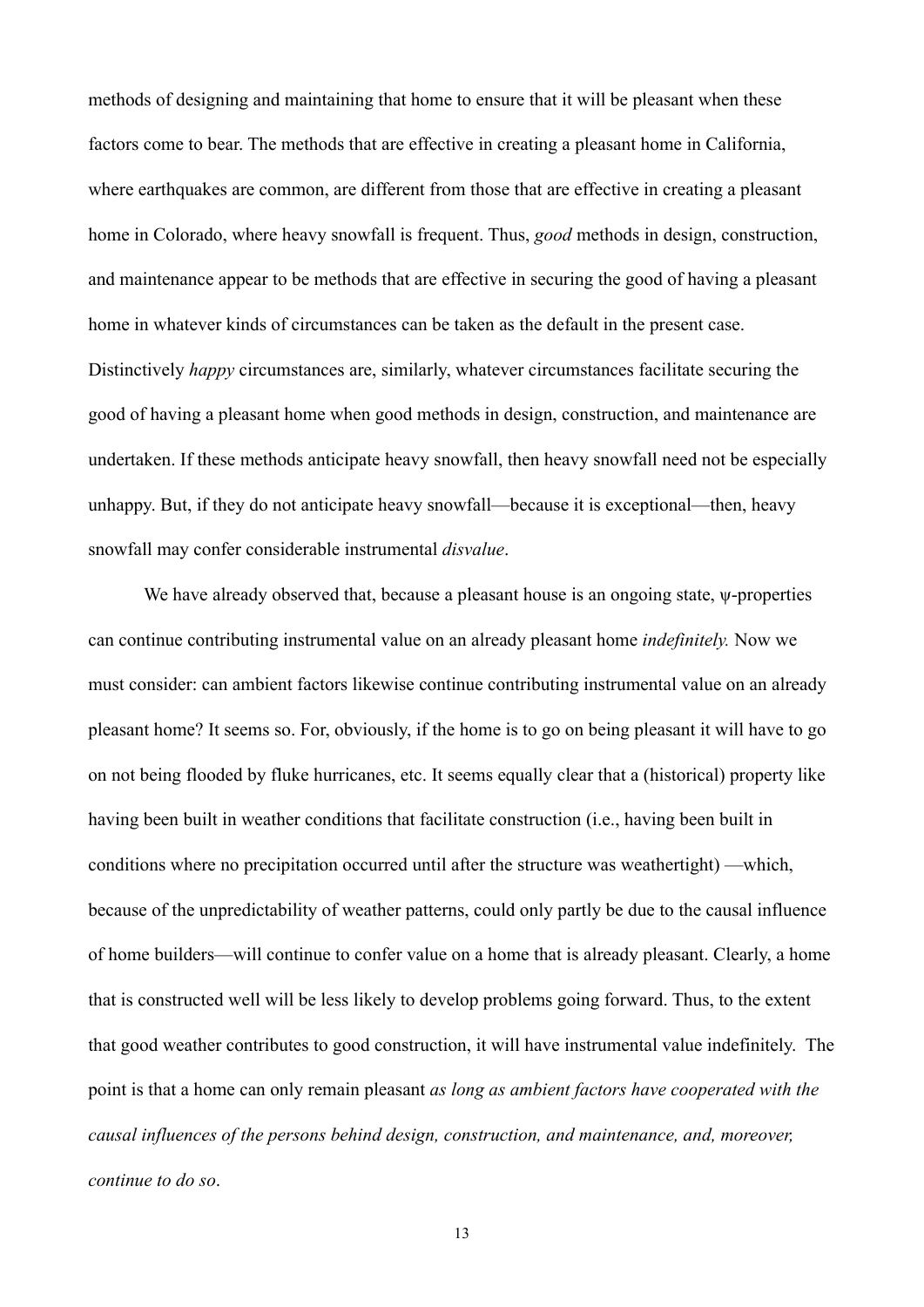Now we can begin to appreciate why proponents of a JTB+ theory might be well-positioned to meet the challenge presented by the Secondary Value Problem. The '+' in such theories, as we note, stands for some condition aimed at blocking Gettier cases. Gettier cases come in many flavours, but, all of them are cases in which a subject has a justified true belief, but, environmental conditions are unfavourable in some way.[13](#page-14-0) This idea is sometimes expressed by pointing out that Gettier cases involve an element of 'bad epistemic luck'. We contend that these are cases in which beliefs lack the kind of instrumental e-value that is ordinarily conferred by ambient factors. Of course, Gettier cases also involve an element of 'good epistemic luck' that results in the belief's being true, but we contend that this 'good luck' simply amounts to the conferral of the epistemic good of true belief without the conferral of instrumental e-value in any interesting way[.14](#page-14-1) In Gettier cases, ambient factors are not instrumental in the sense that they *systematically* facilitate getting the epistemic good of true rather than false belief; rather, the ambient factors *just happen* to be such that the epistemic good of true belief is gotten, albeit in a particularly unsystematic way.

To see this, it is helpful to consider an ordinary case of knowing and a Gettier counterpart:

HAT: Bertie purchases a new and rather ridiculous hat that he puts in his closet. Later that day, Bertie believes that his hat is in the closet. Indeed, he knows so.

HAT\*: Bertie purchases a new and rather ridiculous hat that he puts in his closet. Later that day, Bertie believes that his hat is in the closet. Unbeknownst to Bertie, Jeeves has chosen today for his semi-annual cleaning out of Bertie's closet, with the particular aim of ridding Bertie of articles of clothing that are unbecoming to an English gentleman. However, uncharacteristically, Jeeves misses the hat, which remains in the closet. So Bertie's belief is justified and true, but not knowledge.

<span id="page-14-0"></span><sup>&</sup>lt;sup>13</sup> We are using 'Gettier cases' here to refer to cases where knowledge is forestalled by epistemic luck. As Pritchard [2005] demonstrates, knowledge can be forestalled by epistemic luck both in cases of the sort Gettier [1963] offered, as well as in barn façade cases, where it is specifically *environmental* luck at play. What both have in common is that the target belief could have easily been false given the way the belief was formed. The '+' component of knowledge is best understood assuring that an *anti-luck* condition is met.

<span id="page-14-1"></span><sup>&</sup>lt;sup>14</sup> The double-luck structure of Gettier cases is observed by, for instance, Zagzebski [1994].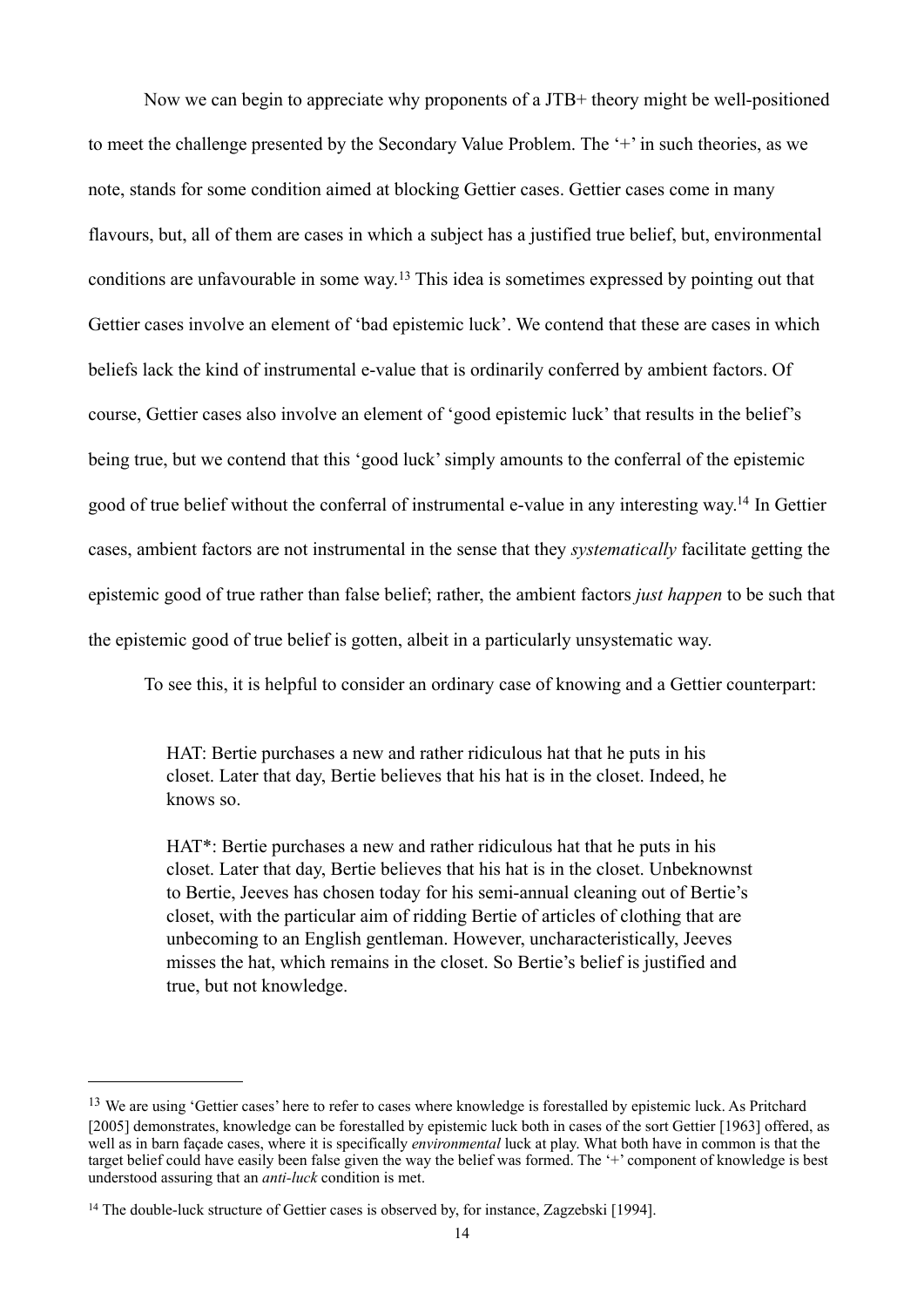We contend that the belief in HAT has more e-value than the belief in HAT<sup>\*</sup>. The reason is that the belief in HAT\* is vulnerable to revision despite being true [Williamson 2000: 61-64]. Bertie is at risk for giving up his true belief that the hat is in the closet if Jeeves apprises him of his cleaning activities. Of course, Bertie might retain his belief nonetheless due to wishful thinking. However, the retained belief would lack instrumental e-value due to relatively poorer belief-management. Holding fixed that the belief has this instrumental e-value due to good management, the environmental conditions in the Gettier case will work against Bertie's sustaining the true belief. So, although ambient factors happen to be such that the epistemic good of true belief is gotten, they are not instrumental to any *systematic* persistence of this epistemic good. Systematic persistence, here, is persistence that does not require belief management to be poor in especially lucky ways.

 As in the analogous case where the good is having a pleasant home, the conferral of instrumental e-value on a belief—both by factors due to the causal influence of psychological mechanisms of the believer at the personal and subpersonal level *and* by ambient factors—results from an important sense in which these two *complement* one another to secure the good in canonical cases[.15](#page-15-0) *Good* belief management is effective in securing the good of having (only) true beliefs in whatever kinds of circumstances can be taken as ordinary in the present case. However, *favourable* environmental conditions are similarly whatever circumstances are effective at facilitating this securing of the epistemic good when good belief management is undertaken. Thus, any instrumental e-value conferred either by the belief management or by environmental conditions stems from the possibility that causal influences from the believer and the surrounding environment might turn out to *systematically* secure the epistemic good of true rather than false belief by complementing one another in the canonical way.

 It is easy to ignore the instrumental e-value conferred by ambient factors. This kind of instrumental e-value arises as the product of a necessary division of labour between believers and

<span id="page-15-0"></span><sup>15</sup> Williamson [2000], ch. 2-3 highlights the importance of complementation.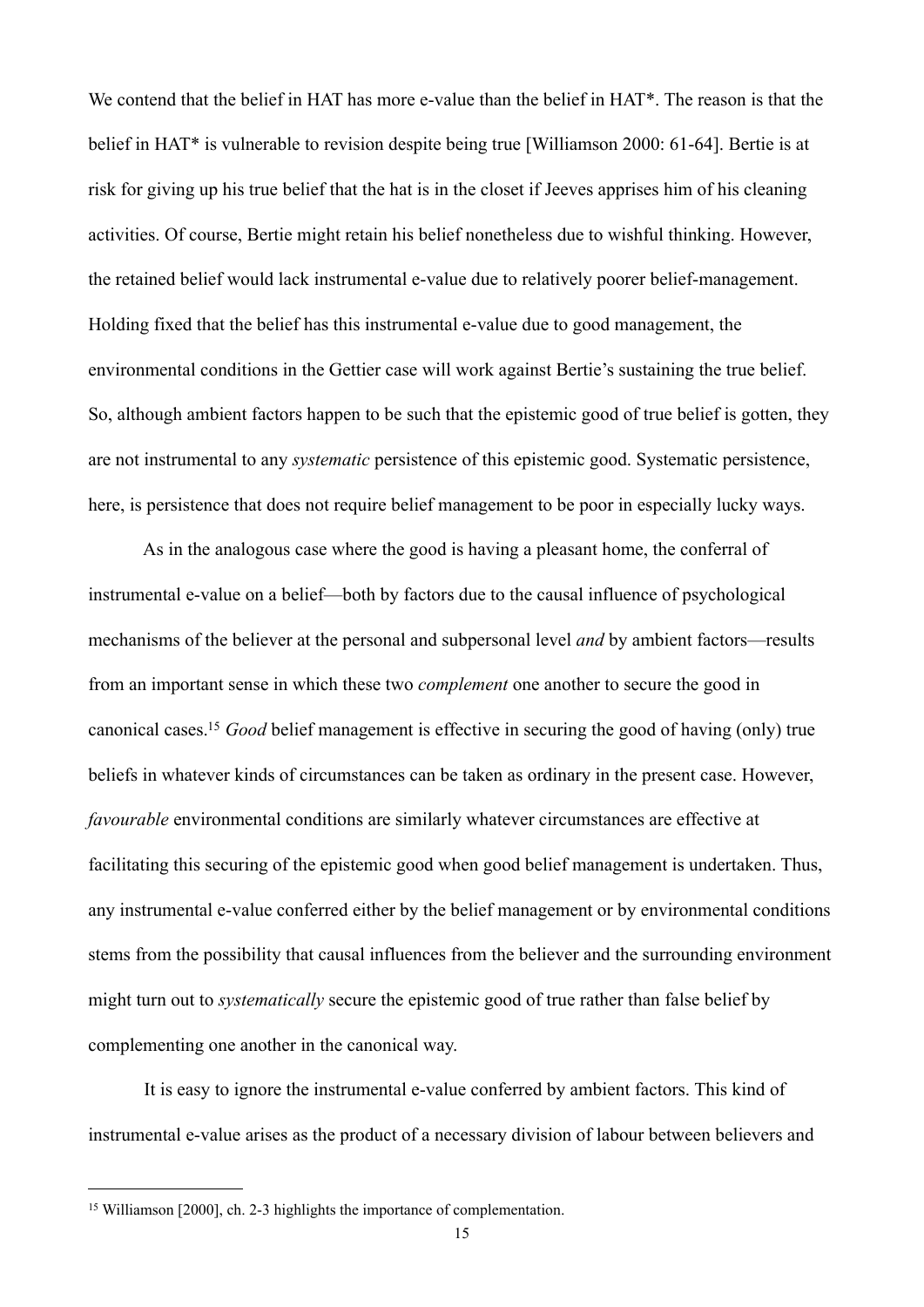environment in securing the epistemic good. By definition, there is little that believers can do to secure the instrumental e-value that must come from favourable environmental conditions; we rightly tend to focus on the kind of instrumental e-value we can do something about and hope for the best. However, that favourable environmental conditions are something we value on an epistemic dimension is implicit in the way that we expect good belief management to adjust methods of inquiry so as to bring about complementation when environmental conditions deviate from the ordinary. If Bertie becomes aware that Jeeves is considering cleaning out the closet, we would expect Bertie not to depend on his memory of putting his hat in the closet as a basis for believing that his hat is now in the closet. That way of managing the belief no longer has even the appearance of complementing the present environmental conditions, and so that way of managing the belief no longer appears good. Underlying this thought, however, is the presumption that complementary—that is to say *favourable*—environment conditions are worth having because of the way they facilitate securing the epistemic good of true belief. This presumption of value remains even when we are unable to do anything more to assure that methods of belief management and environmental condition will be complementary.

 We originally stated our position by saying that Gettierized beliefs lack a particular kind of instrumental e-value. We can restate our position in a positive way: a belief that is un-Gettierized is a belief that is formed and sustained under (difficult or even impossible to specify) favourable environmental conditions that confer a kind of instrumental e-value that is distinct from (but, complementary to) the kind of instrumental e-value conferred by the good management of that belief. It bears emphasizing (again) that believing truly is an *ongoing state*. For this reason, if a belief has some property that is incompatible with being in a Gettier case, that property could continue to confer instrumental e-value on an already true belief *indefinitely*. This indefinite instrumental e-value is borne out by the fact that, on the assumption that beliefs are managed well, favourable environmental conditions will tend to stabilize beliefs over time only if they are true.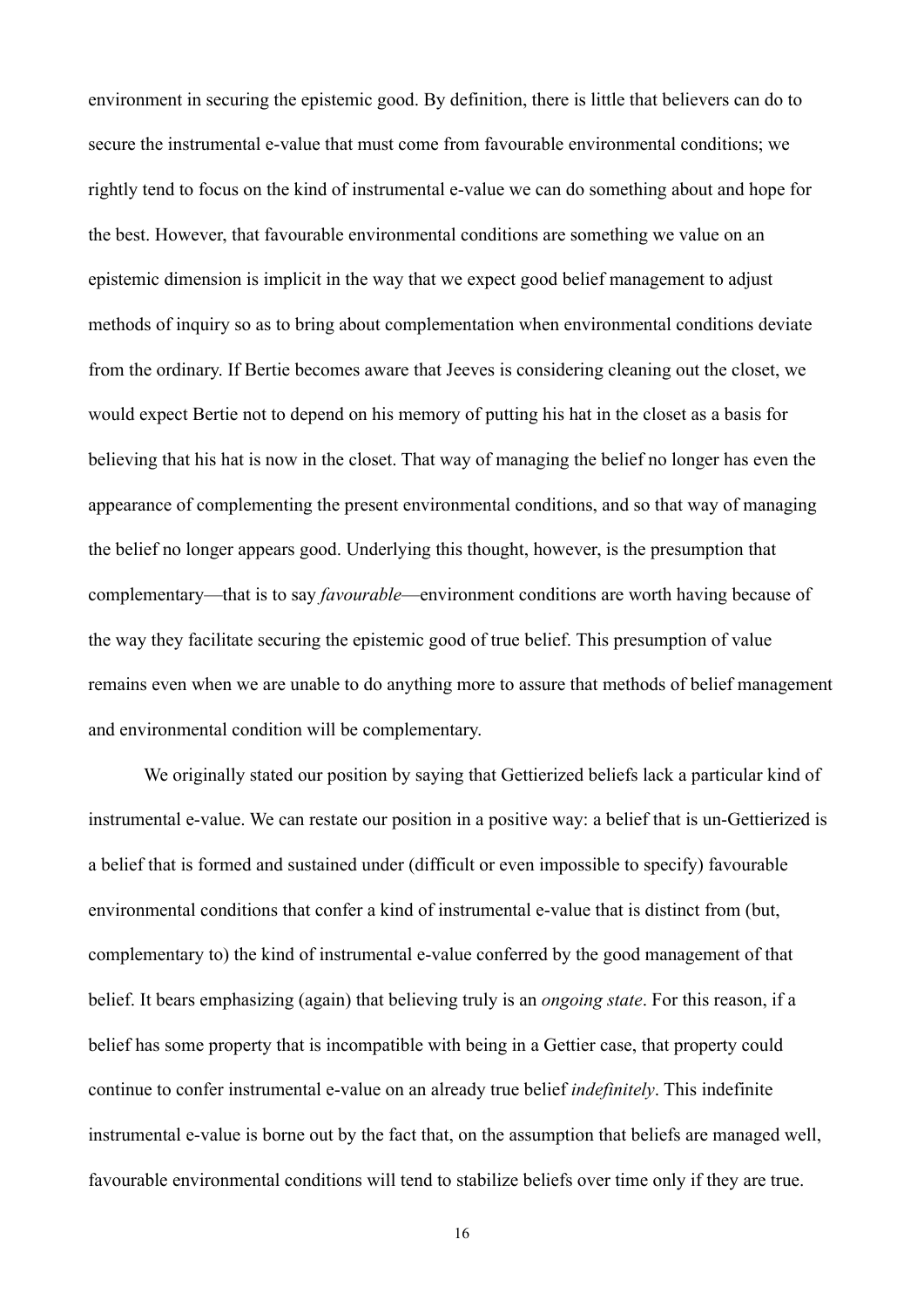We have shown how the property of being knowledge confers more e-value on a belief than the property of being justified and true due to the additional instrumental e-value conferred by favourable environmental conditions. It should be equally clear how the property of being knowledge confers more e-value on a belief than the property of being true and managed in favourable environmental conditions. If Bertie could *know* that he will avoid marrying Honoria (a wholly undesirable partner) by reasonably anticipating the clever assistance of Jeeves, but he merely *irrationally believes* it on the basis of his misplaced confidence in his own ability to deflect Honoria's attentions, his belief has less instrumental e-value than it might have had. If Bertie does not come to appreciate his reasons for thinking that Jeeves will be able to extricate him from his troubles, Bertie is at risk of losing his true belief that he will avoid marrying Honoria once he is confronted forcefully with his own inadequacy.

Thus, the value of knowledge ordinarily exceeds the value of merely true belief, merely justified true belief, and merely true belief in favourable environmental conditions. Indeed, it appears that any component of knowledge will fall short when it comes either to conferring the kind of instrumental e-value that stems from good belief management or the kind that stems from favourable environmental conditions. Given that knowledge confers both kinds, knowledge will turn out to confer more instrumental e-value than any of its salient components.

One might worry that the Secondary Value Problem is not as easily resolvable by *all* JTB+ theories as we have suggested. For example, a JTB+ account according to which '+' is a 'no false lemmas' condition (e.g. Clark [1963])<sup>16</sup> fails to provide a '+' condition that would confer the relevant epistemic value in some cases because a such a condition does not block, for example, barn façade cases (which are, arguably, 'double-luck' cases). However, this JTB+ account is unacceptable not so much because of the Secondary Value Problem, but rather because it isn't

<span id="page-17-0"></span><sup>&</sup>lt;sup>16</sup> The 'no false lemmas' proposal identifies the '+' condition as a condition one satisfies only if she does not reason through any false premise.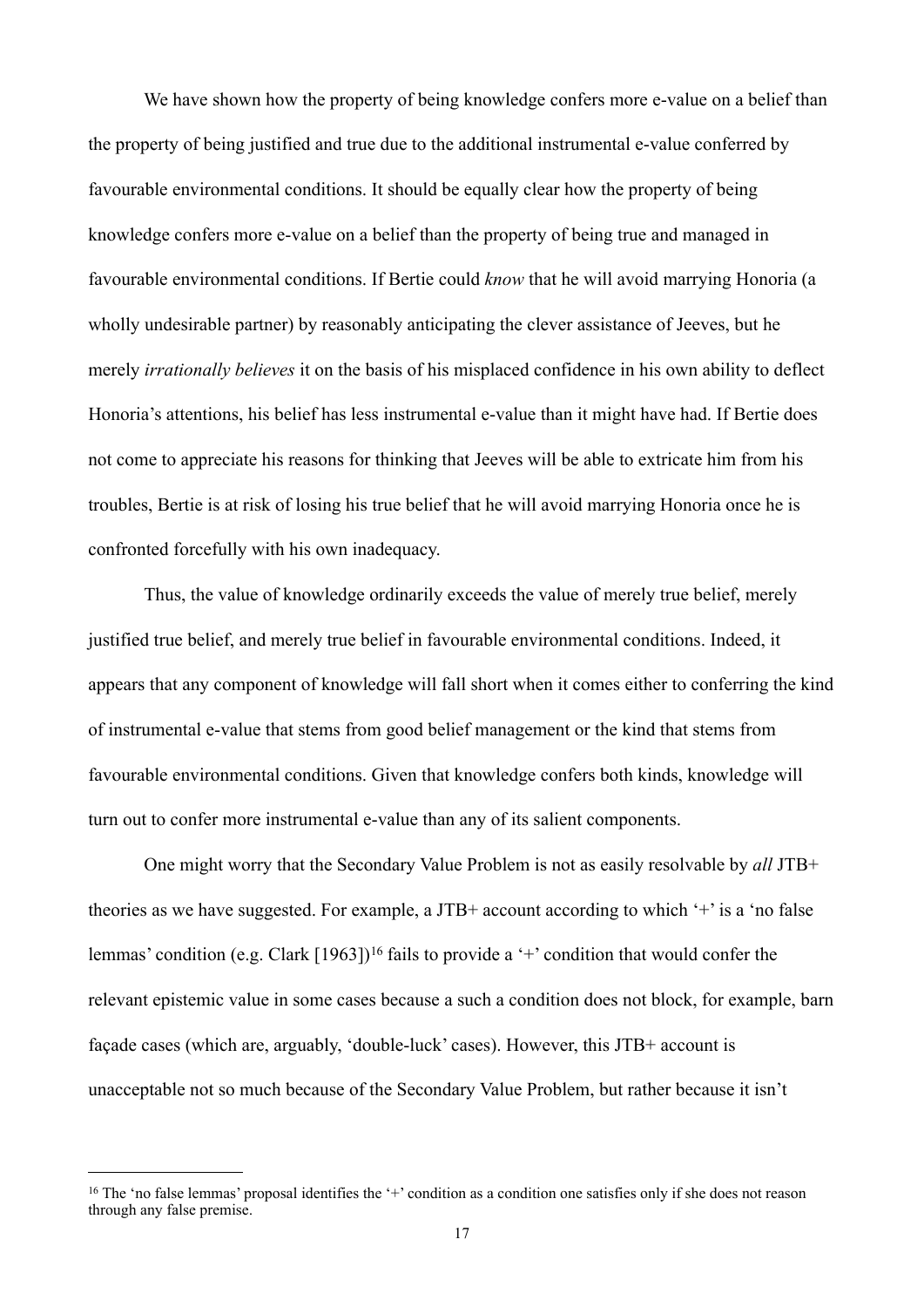materially adequate.<sup>17</sup> Even '+' conditions that don't successfully serve as an anti-luck condition *across the board* nonetheless can be such that, when satisfied, confer additional e-value to ongoing true belief states in canonical cases. Clark's 'no false lemmas' condition, for instance, can be used to show why Bertie's belief in HAT is more e-valuable than his belief in HAT\*.

Ultimately, it may be that the only viable JTB+ theory includes some precisely formulated modal safety condition as the '+' condition.<sup>18</sup> Alternatively, perhaps the only viable JTB+ theory takes knowledge as primitive, explaining '+' as that component that fails to obtain when someone has a certain kind of JTB without knowing [Williamson 2000]. We need not adjudicate these disputes. We merely wish to point out that even a half-plausible JTB+ account has the resources to explain why JTB+ is more e-valuable than mere JTB in canonical cases. So much, then, for the Secondary Value Problem.

### **4. Another Value Problem?**

Pritchard [2009a] suggests that solving the Primary and Secondary Value Problems might not be enough to satisfactorily account for the value of knowledge. He claims that there might be a *Tertiary Value Problem* because knowledge must confer a *distinctive* sort of e-value—one different in kind rather than in degree. Otherwise, Pritchard argues, we cannot explain why knowledge is more worthy of study than alternatives that confer a marginally different degree of e-value.

We do not find this argument convincing. We doubt that the only way that knowledge could be worthy of study is due to its distinctive e-value. We further doubt that the only reason to be interested in knowledge is because of the e-value that it confers. Beliefs that are not defeasible and infallibly justified may be very e-valuable indeed. However, arguably, beliefs of this sort are so rare (if even possible) that they are of considerably less theoretical interest. By contrast, knowledge is

<span id="page-18-0"></span><sup>&</sup>lt;sup>17</sup> For counterexamples offered to Clark's [1963] view, see Lycan [2006].

<span id="page-18-1"></span><sup>18</sup> This is because, to a first approximation, a true belief is safe, by definition, if and only if it is not lucky. *Cf.* Pritchard's [2007] (Safety) (p. 8) and (Lucky True Belief) (p. 3).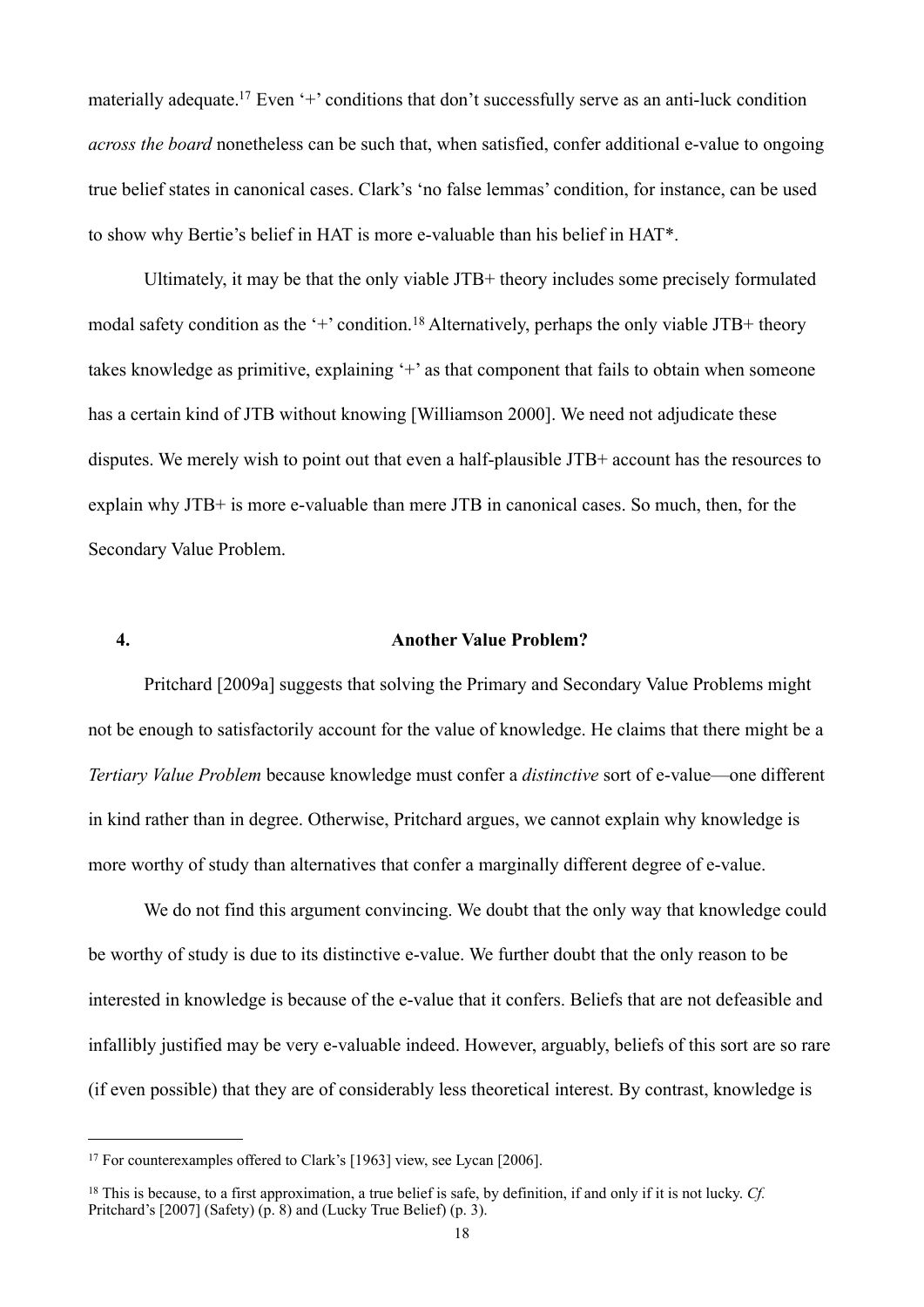not only e-valuable, but, presumably, possible to obtain in many areas of inquiry that matter to us. For this reason, knowledge may be far more interesting from a theoretical perspective. Indeed, perhaps knowledge strikes the right balance between being e-valuable and being obtainable so as to be the epistemic commodity that is *most* interesting to us. Plausibly, there are still other features that make knowledge theoretically interesting.

Despite misgivings about the significance of the Tertiary Value Problem, it is worth considering how the picture developed in §§2-3 bears on the problem, such as it is. When compared to the e-value of its components, there is a sense in which knowledge does confer a *distinctive* kind of e-value; though there is a sense in which it may not. It may not have a distinctive kind of epistemic value in the sense that any particular kind of e-value that knowledge confers may well be had by one of its components. For instance, we are willing to concede, at least for the sake of argument, that the non-instrumental e-value knowledge confers may well just be the e-value of truth. However, the e-value of knowledge *is distinctive* in the sense that no particular one of its most salient components will confer *every* kind of e-value that ordinarily comes along with knowledge. A merely true belief, for instance, will not have the instrumental e-value that goes along with justification. Moreover, knowledge comes along with sufficient levels of both 'J' and '+' kinds of instrumental e-value so as to *ensure* that the epistemic good of true belief is secured. This suggests that even if knowledge only marks a 'stage in the in the continuum of epistemic value' [Pritchard 2009a: 4], it marks an important and non-arbitrary stage—one in which a reasonable division of epistemic labour between the believer and environment has shown its merits.

# **5. Conclusion**

Various putative value problems for knowledge have received attention in the recent literature. It has even been suggested that epistemology has taken a 'value turn' [Riggs 2008]. However, when we appreciate that beliefs are *ongoing states*, these value problems largely resolve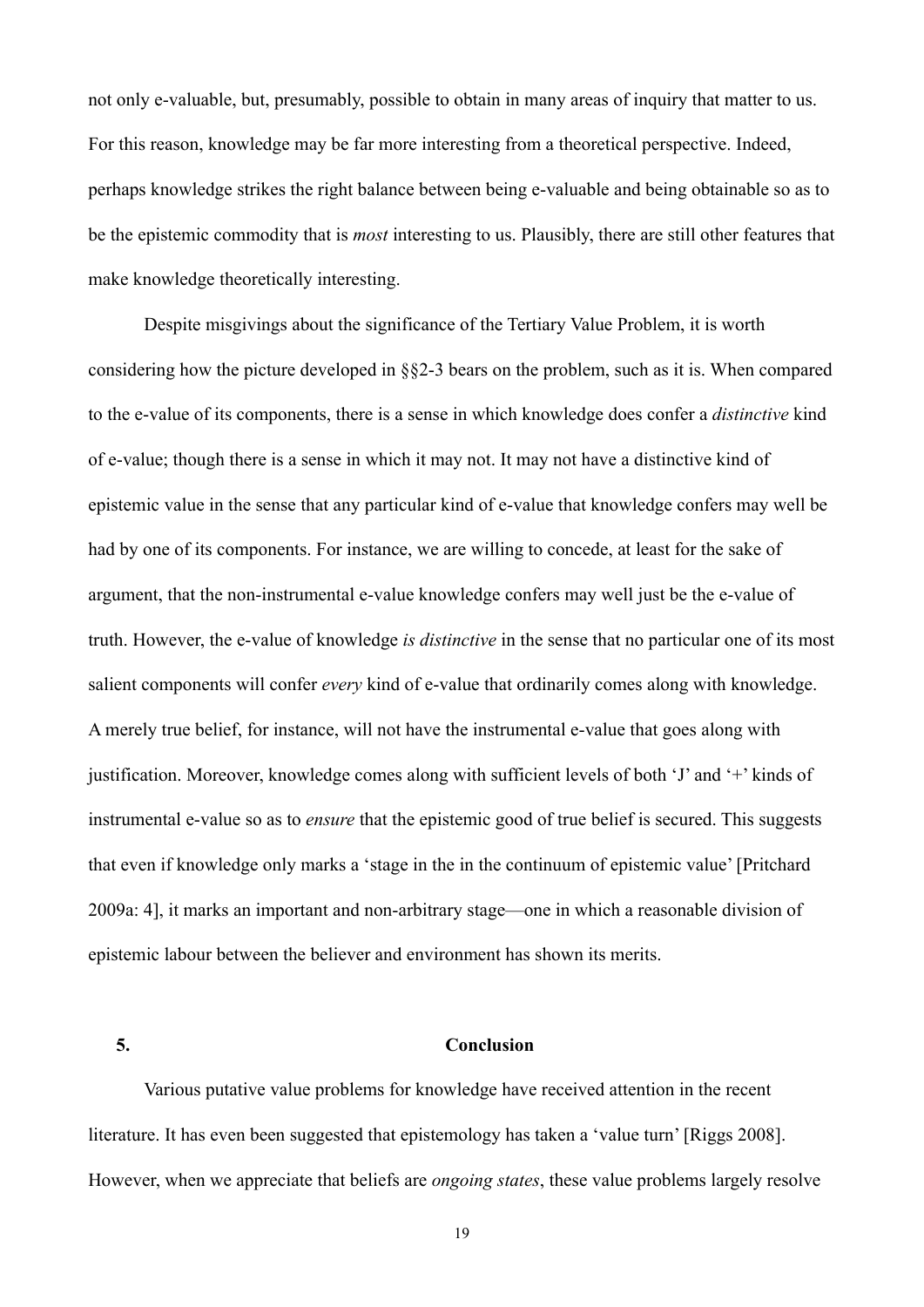themselves. Indeed, our solution resembles the original Platonic suggestion that knowledge is valuable because knowledge is belief that is tied to the good of truth. Our discussion in §§2-3 clarifies what being tied to truth amounts to, and what sorts of properties can confer that kind of instrumental value on an ongoing belief.

 It is worth emphasizing that our solution is available to a wide class of theories. That, for example, virtue theories of knowledge may be able to satisfactorily account for the value of knowledge does not distinguish them from alternative JTB+ theories; virtue theories gain no competitive advantage from their ability to effectively address the Primary and Secondary Value Problems. Our principal point, then, is that the value of knowledge can be had on the cheap— without taking on much in the way of substantive theoretical constraints.<sup>[19](#page-20-0)</sup>

*Queen's University Belfast Queen's University Belfast Brown University*

# **References**

Baehr, J. 2009. Is there a Value Problem?, in *Epistemic Value*, ed. A. Haddock, A. Millar, and D. Pritchard, Oxford: Oxford University Press: 42-59.

Carter, J. A. and Jarvis, B. Forthcoming. Against Swamping. *Analysis*.

Chrisman, M. Forthcoming. The Normative Evaluation of Belief and the Aspectual Classification of Belief and Knowledge Attributions, *Journal of Philosophy*.

Clark, M. 1963. Knowledge and Grounds: A Comment on Mr. Gettier's Paper, *Analysis* 24: 46-48.

Greco, J. 2009. The Value Problem, in *Epistemic Value*, ed. A. Haddock, A. Millar, and D. Pritchard, Oxford: Oxford University Press: 313-322.

Greco, J. 2010. *Achieving Knowledge*, Cambridge: Cambridge University Press.

Jackson, F. 2002. Critical Notice of Timothy Williamson's *Knowledge and Its Limits*, Oxford University Press, 2000, *Australasian Journal of Philosophy* 80/4: 516–521.

Jones, W. 1997. Why Do We Value Knowledge? *American Philosophical Quarterly* 34/4: 423-439.

Kvanvig, J. 2003. *The Value of Knowledge and the Pursuit of Understanding*, Cambridge: Cambridge University Press.

Kvanvig, J. 2010. The Swamping Problem Redux: Pith and Gist, in *Social Epistemology*, ed. A. Haddock, A. Millar, and D. Pritchard, Oxford: Oxford University Press: 89-111.

Leite, A. 2004. On Justifying and Being Justified, *Philosophical Issues*, 14/1: 219-253.

<span id="page-20-0"></span><sup>&</sup>lt;sup>19</sup> We owe thanks to two anonymous referees. Benjamin Jarvis would like to thank the Association of Commonwealth Universities and the British Academy (CC100095) for supporting his research on knowledge.